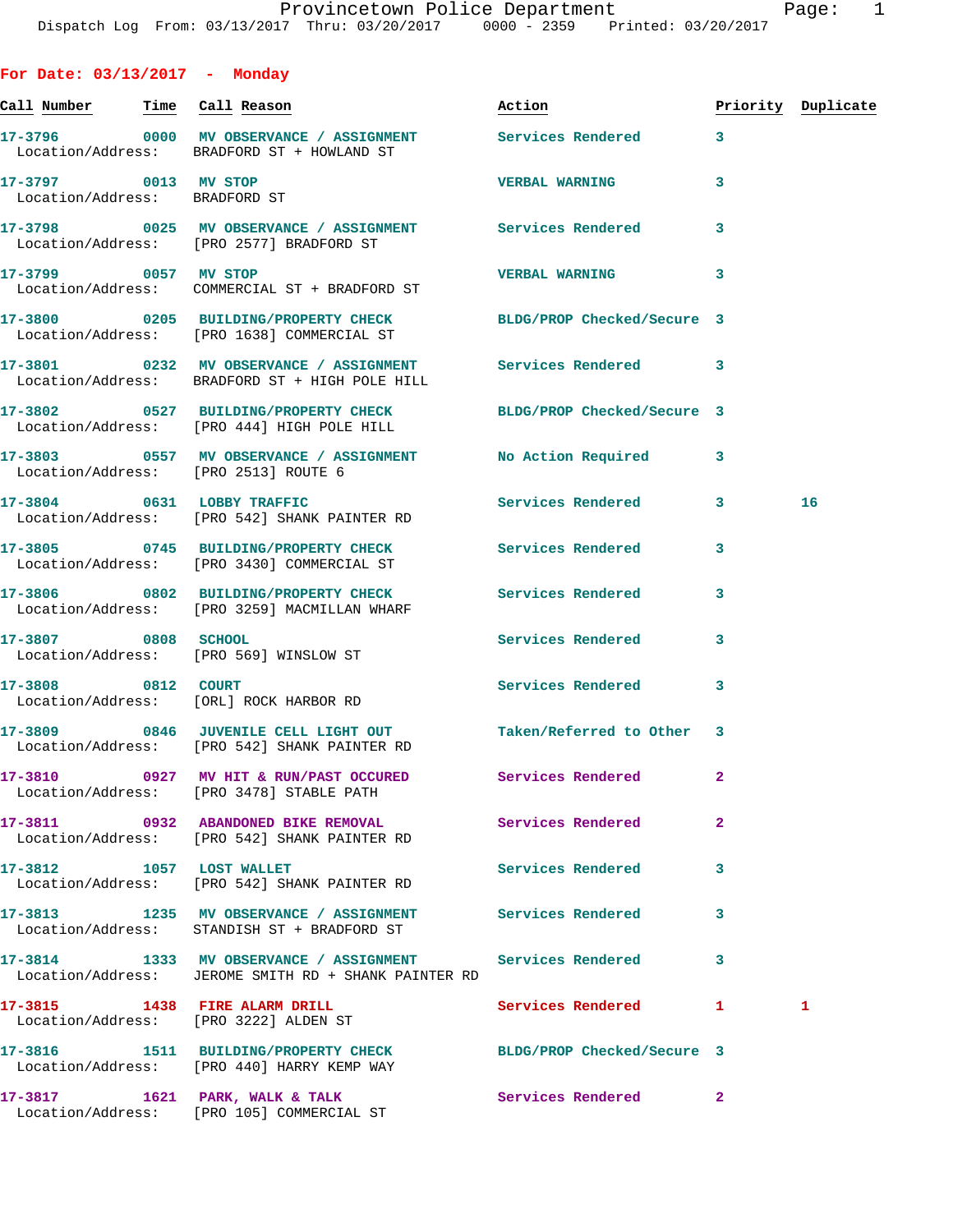|                                                                  | Dispatch Log From: 03/13/2017 Thru: 03/20/2017 0000 - 2359 Printed: 03/20/2017                                  | Provincetown Police Department |   | Page: 2 |  |
|------------------------------------------------------------------|-----------------------------------------------------------------------------------------------------------------|--------------------------------|---|---------|--|
|                                                                  | 17-3818 1706 MV OBSERVANCE / ASSIGNMENT Services Rendered 3<br>Location/Address: [PRO 1892] SHANK PAINTER RD    |                                |   |         |  |
| 17-3819 1749 LOST DOG                                            | Location/Address: [PRO 90] COURT ST                                                                             | Taken/Referred to Other 2      |   |         |  |
|                                                                  | 17-3820 1808 VERBAL MISSING STICKER VERBAL WARNING<br>Location/Address: [PRO 3296] SHANK PAINTER RD             |                                | 3 |         |  |
|                                                                  | 17-3822 1900 BUILDING/PROPERTY CHECK BLDG/PROP Checked/Secure 3<br>Location/Address: [PRO 564] BAYBERRY AVE     |                                |   |         |  |
|                                                                  | 17-3823 1912 WELL-BEING CHECK<br>Location/Address: [PRO 724] BRADFORD ST                                        | Services Rendered 3            |   |         |  |
|                                                                  | 17-3824 1946 VERBAL STOP SIGN<br>Location/Address: HANCOCK ST + BRADFORD ST                                     | <b>VERBAL WARNING</b>          | 3 |         |  |
|                                                                  | 17-3825 2105 BUILDING/PROPERTY CHECK BLDG/PROP Checked/Secure 3<br>Location/Address: [PRO 530] SHANK PAINTER RD |                                |   |         |  |
|                                                                  | 17-3826 2127 BUILDING/PROPERTY CHECK BLDG/PROP Checked/Secure 3<br>Location/Address: [PRO 182] COMMERCIAL ST    |                                |   |         |  |
|                                                                  | 17-3827 2131 BUILDING/PROPERTY CHECK BLDG/PROP Checked/Secure 3<br>Location/Address: [PRO 175] COMMERCIAL ST    |                                |   |         |  |
| Location/Address: [PRO 2754] ROUTE 6                             | 17-3828 2205 ASSIST AGENCY / MUTUAL AID Services Rendered 3                                                     |                                |   |         |  |
|                                                                  | 17-3829 2208 BUILDING/PROPERTY CHECK BLDG/PROP Checked/Secure 3<br>Location/Address: [PRO 519] RACE POINT RD    |                                |   |         |  |
|                                                                  | 17-3830 2251 LOBBY TRAFFIC<br>Location/Address: [PRO 542] SHANK PAINTER RD                                      | Services Rendered 3            |   | 10      |  |
|                                                                  | 17-3831 2353 BUILDING/PROPERTY CHECK BLDG/PROP Checked/Secure 3<br>Location/Address: [PRO 3259] MACMILLAN WHARF |                                |   |         |  |
|                                                                  | 17-3832 2359 BUILDING/PROPERTY CHECK BLDG/PROP Checked/Secure 3<br>Location/Address: [PRO 526] RYDER ST EXT     |                                |   |         |  |
| For Date: $03/14/2017$ - Tuesday                                 |                                                                                                                 |                                |   |         |  |
|                                                                  | 17-3833 0021 MV OBSERVANCE / ASSIGNMENT<br>Location/Address: HOWLAND ST + BRADFORD ST                           | No Action Required 3           |   |         |  |
|                                                                  | 17-3834 0022 BUILDING/PROPERTY CHECK<br>Location/Address: [PRO 3430] COMMERCIAL ST                              | BLDG/PROP Checked/Secure 3     |   |         |  |
|                                                                  | 17-3835 0031 BUILDING/PROPERTY CHECK BLDG/PROP Checked/Secure 3<br>Location/Address: [PRO 2977] COMMERCIAL ST   |                                |   |         |  |
|                                                                  | 17-3836 0047 BUILDING/PROPERTY CHECK<br>Location/Address: [PRO 2499] RACE POINT RD                              | BLDG/PROP Checked/Secure 3     |   |         |  |
|                                                                  | 17-3837 0103 BUILDING/PROPERTY CHECK BLDG/PROP Checked/Secure 3<br>Location/Address: [PRO 2483] COMMERCIAL ST   |                                |   |         |  |
|                                                                  | 17-3838 0123 BUILDING/PROPERTY CHECK<br>Location/Address: [PRO 2490] PROVINCELANDS RD                           | BLDG/PROP Checked/Secure 3     |   |         |  |
|                                                                  | 17-3839 0149 BUILDING/PROPERTY CHECK<br>Location/Address: [PRO 564] BAYBERRY AVE                                | BLDG/PROP Checked/Secure 3     |   |         |  |
| 17-3840 0225 GENERAL INFO                                        |                                                                                                                 | Services Rendered 3            |   |         |  |
| 17-3841 0253 PARKING BAN/SNOW<br>Location/Address: COMMERCIAL ST |                                                                                                                 | Services Rendered              | 3 | 33      |  |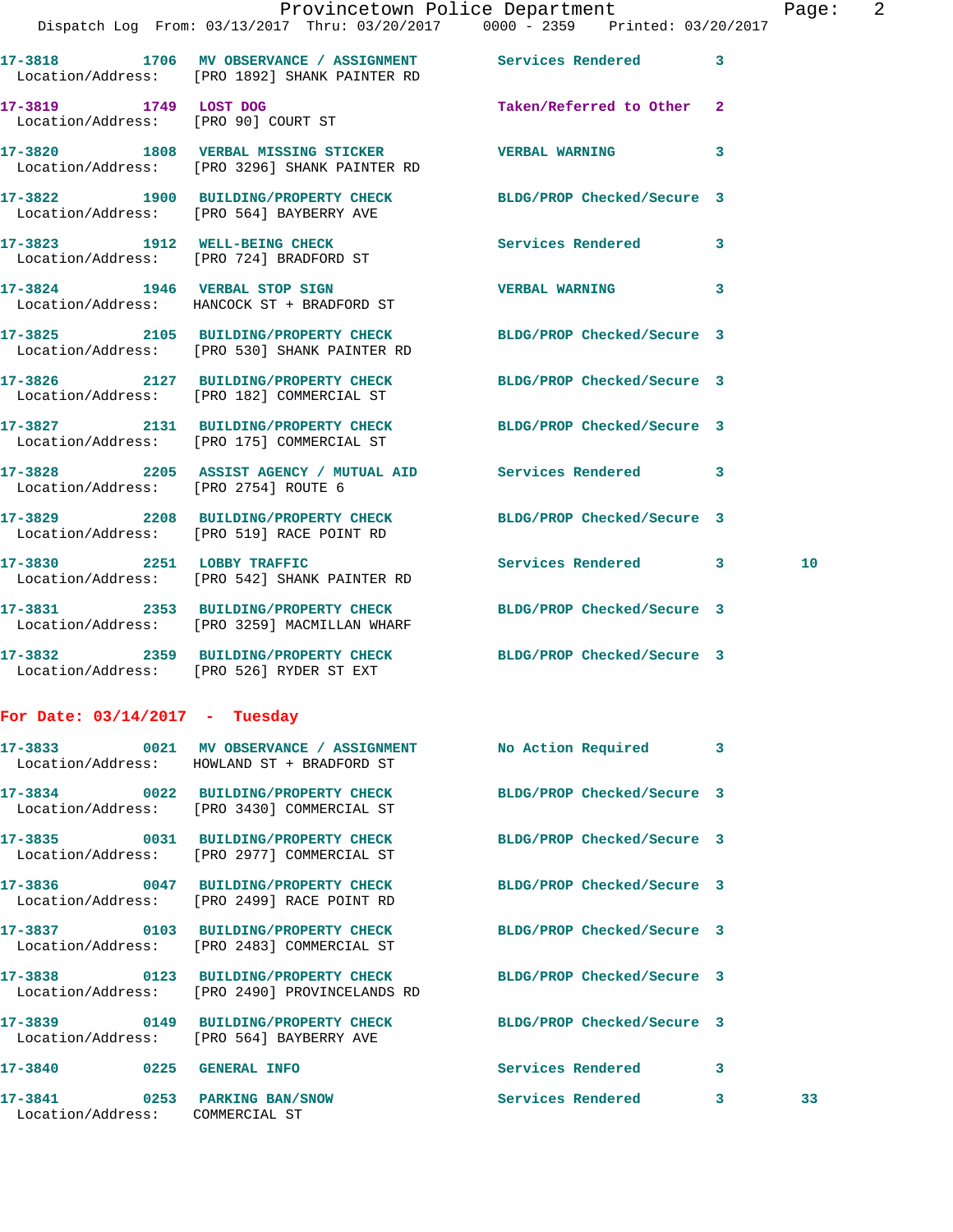|                                      | Provincetown Police Department<br>Dispatch Log From: 03/13/2017 Thru: 03/20/2017 0000 - 2359 Printed: 03/20/2017  |                           |                | Page: 3      |  |
|--------------------------------------|-------------------------------------------------------------------------------------------------------------------|---------------------------|----------------|--------------|--|
|                                      | 17-3842 0336 BUILDING/PROPERTY CHECK BLDG/PROP Checked/Secure 3<br>Location/Address: [PRO 75] CAPTAIN BERTIES WAY |                           |                |              |  |
|                                      | 17-3843 0403 BUILDING/PROPERTY CHECK BLDG/PROP Checked/Secure 3<br>Location/Address: [PRO 440] HARRY KEMP WAY     |                           |                |              |  |
|                                      | 17-3844 0512 BUILDING/PROPERTY CHECK BLDG/PROP Checked/Secure 3<br>Location/Address: [PRO 2898] JEROME SMITH RD   |                           |                |              |  |
|                                      | 17-3845 		 0523 MV OBSERVANCE / ASSIGNMENT Services Rendered 3<br>Location/Address: [PRO 2489] BRADFORD ST        |                           |                |              |  |
|                                      | 17-3846 0750 MEDICAL EMERGENCY<br>Location/Address: [PRO 1005] NELSON AVE                                         | Transported to Hospital 1 |                |              |  |
| 17-3847 0804 SCHOOL                  | Location/Address: [PRO 569] WINSLOW ST                                                                            | Services Rendered 3       |                |              |  |
| Location/Address: ROUTE 6 + SNAIL RD | 17-3849 0815 MV OBSERVANCE / ASSIGNMENT Services Rendered                                                         |                           | 3              |              |  |
|                                      | Location/Address: [PRO 2087] HARRY KEMP WAY                                                                       |                           | $\mathbf{1}$   |              |  |
|                                      | 17-3851 1251 PHONE WIRE DOWN<br>Location/Address: FRITZ'S WAY + BROWNE ST                                         | Taken/Referred to Other 2 |                |              |  |
| 17-3852 1329 POWER OUTAGE            | Location/Address: [PRO 542] SHANK PAINTER RD                                                                      | Services Rendered         | 3              |              |  |
|                                      | 17-3853 1337 ALARM OUTAGE<br>Location/Address: [PRO 2702] COMMERCIAL ST                                           | False Alarm Weather (No 1 |                |              |  |
|                                      | 17-3854 1359 ALARM OUTAGE<br>Location/Address: [PRO 3670] SHANK PAINTER RD                                        | False Alarm Weather (No 1 |                |              |  |
|                                      | 17-3855 1405 TRESPASS<br>Location/Address: [PRO 2132] COMMERCIAL ST                                               | Services Rendered         | $\overline{2}$ |              |  |
|                                      | 17-3857 1459 CABLE WIRE DOWN<br>Location/Address: PRINCE ST + BRADFORD ST                                         | Services Rendered         | 2 <sup>1</sup> | $\mathbf{2}$ |  |
|                                      | 17-3858 1517 RESCUE CALL/FALL<br>Location/Address: [PRO 1017] NELSON AVE                                          | Services Rendered         | $\mathbf{1}$   |              |  |
|                                      | 17-3859 1526 FLOODING CONCERN<br>Location/Address: [PRO 955] HOWLAND ST                                           | <b>Services Rendered</b>  | 3              |              |  |
| 17-3861 1535 WIRES DOWN              | Location/Address: [PRO 417] COMMERCIAL ST                                                                         | Services Rendered         | $\mathbf{2}$   |              |  |
|                                      | 17-3862 1538 TREE BRANCH ON POWER LINE<br>Location/Address: [PRO 2053] COMMERCIAL ST                              | Taken/Referred to Other   | 2              |              |  |
|                                      | 17-3863 1552 BUILDING/PROPERTY CHECK<br>Location/Address: [PRO 2483] COMMERCIAL ST                                | <b>Services Rendered</b>  | 3              |              |  |
|                                      | 17-3864 1622 ALARM MALFUNCTION<br>Location/Address: [PRO 1237] MILLER HILL RD                                     | Services Rendered         | 1              |              |  |
|                                      | 17-3866 1730 WIRES DOWN<br>Location/Address: [PRO 658] MOZART AVE                                                 | Unfounded                 | $\mathbf{2}$   |              |  |
| Location/Address: [PRO 3440] ROUTE 6 | 17-3867 1806 MV OBSERVANCE / ASSIGNMENT Services Rendered                                                         |                           | 3              |              |  |
|                                      | 17-3868 1827 MESSAGE DELIVERY<br>Location/Address: [PRO 2162] COMMERCIAL ST                                       | Could Not Locate          | 3              |              |  |
|                                      |                                                                                                                   |                           |                |              |  |

**17-3869 1831 BURGLAR ALARM False Alarm 1**  Location/Address: [PRO 440] HARRY KEMP WAY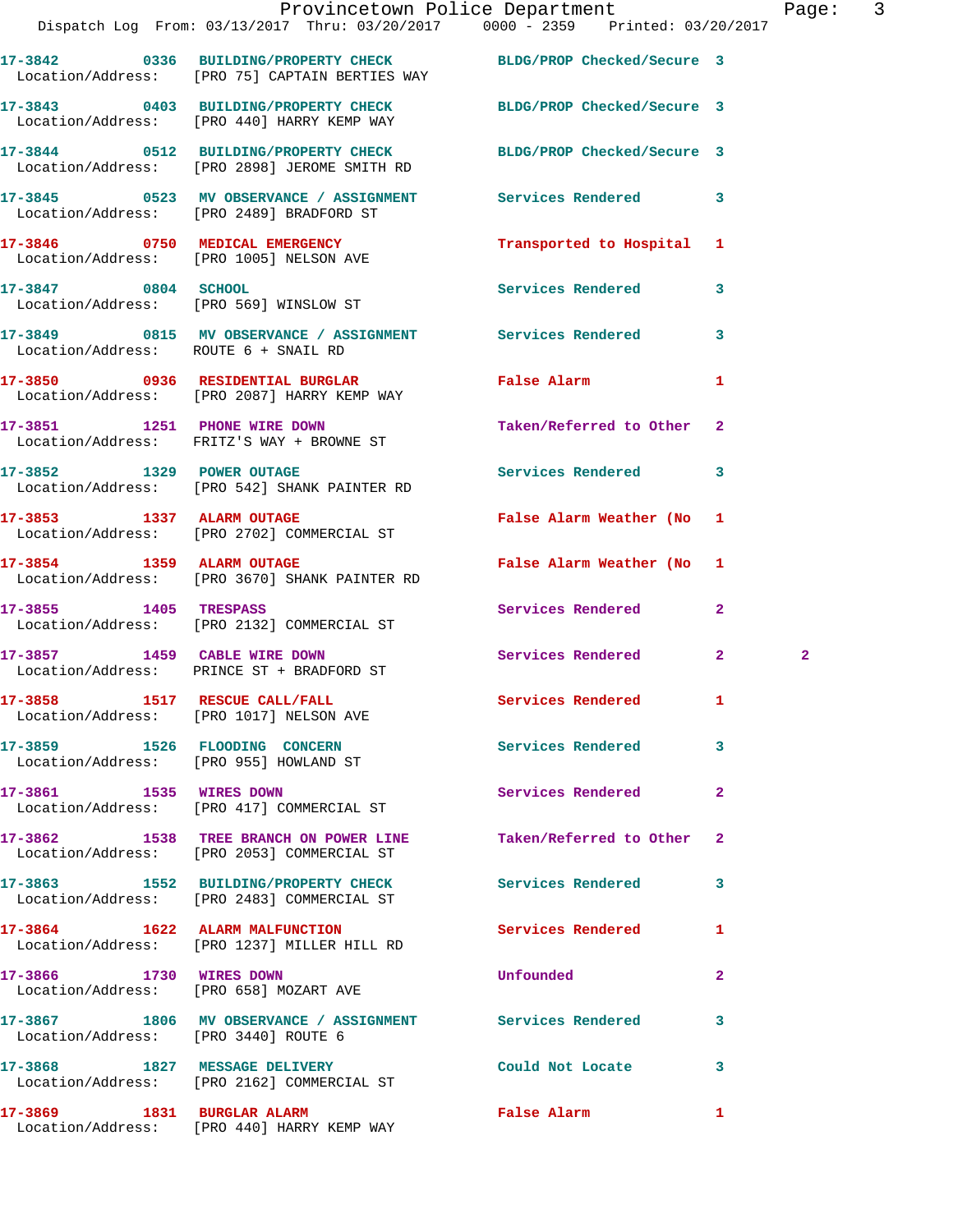Dispatch Log From: 03/13/2017 Thru: 03/20/2017 0000 - 2359 Printed: 03/20/2017

| Location/Address: [PRO 58] BRADFORD ST                                   | 17-3870 1901 MV OBSERVANCE / ASSIGNMENT Services Rendered 3                                           |                            |                |
|--------------------------------------------------------------------------|-------------------------------------------------------------------------------------------------------|----------------------------|----------------|
|                                                                          | 17-3871 1906 BUILDING/PROPERTY CHECK<br>Location/Address: [PRO 530] SHANK PAINTER RD                  | BLDG/PROP Checked/Secure 3 |                |
| $17-3872$ 1946 ALARM - GENERAL<br>Location/Address: [PRO 52] BRADFORD ST |                                                                                                       | Services Rendered          | 1              |
|                                                                          | $17-3873$ 2005 PARK, WALK & TALK<br>Location/Address: [PRO 105] COMMERCIAL ST                         | Services Rendered          | $\mathbf{2}$   |
|                                                                          | 17-3874 2016 BUILDING/PROPERTY CHECK<br>Location/Address: [PRO 379] COMMERCIAL ST                     | BLDG/PROP Checked/Secure 3 |                |
|                                                                          | 17-3875 2017 MV OBSERVANCE / ASSIGNMENT<br>Location/Address: COMMERCIAL ST + BRADFORD ST              | Services Rendered          | 3              |
| 17-3876 2049 ALARM MALFUNCTION<br>Location/Address: [PRO 2] ALDEN ST     |                                                                                                       | Services Rendered          | 1              |
|                                                                          | 17-3877 2108 BUILDING/PROPERTY CHECK<br>Location/Address: [PRO 2494] BRADFORD ST                      | Services Rendered          | 3              |
|                                                                          | 17-3878 2111 MV OBSERVANCE / ASSIGNMENT<br>Location/Address: [PRO 2577] BRADFORD ST                   | No Action Required         | 3              |
|                                                                          | 17-3879 2137 BUILDING/PROPERTY CHECK<br>Location/Address: [PRO 564] BAYBERRY AVE                      | <b>Services Rendered</b>   | 3              |
| 17-3880 2206 VERBAL TAIL LIGHT<br>Location/Address: [PRO 2518] ROUTE 6   |                                                                                                       | <b>VERBAL WARNING</b>      | 3              |
|                                                                          | 17-3881 2215 BUILDING/PROPERTY CHECK<br>Location/Address: [PRO 182] COMMERCIAL ST                     | BLDG/PROP Checked/Secure 3 |                |
|                                                                          | 17-3883 2255 BUILDING/PROPERTY CHECK<br>Location/Address: [PRO 2490] PROVINCELANDS RD                 | Services Rendered          | 3              |
|                                                                          | 17-3884 2311 BUILDING/PROPERTY CHECK<br>Location/Address: [PRO 530] SHANK PAINTER RD                  | <b>Services Rendered</b>   | 3              |
| 17-3885 2313 GENERAL INFO                                                |                                                                                                       | <b>Services Rendered</b>   | 3              |
|                                                                          | 17-3886 2315 MV OBSERVANCE / ASSIGNMENT Services Rendered<br>Location/Address: [PRO 2489] BRADFORD ST |                            | 3 <sup>7</sup> |
|                                                                          | 17-3887 2330 BUILDING/PROPERTY CHECK<br>Location/Address: [PRO 526] RYDER ST EXT                      | Services Rendered          | 3              |
|                                                                          | 17-3888 2339 BUILDING/PROPERTY CHECK<br>Location/Address: [PRO 2483] COMMERCIAL ST                    | Services Rendered          | 3              |
|                                                                          | Location/Address: [PRO 3430] COMMERCIAL ST                                                            |                            | 3              |
| For Date: $03/15/2017$ - Wednesday                                       |                                                                                                       |                            |                |
|                                                                          | Location/Address: STANDISH ST + BRADFORD ST                                                           |                            | 3              |
| 17-3891 0030 ANTENNA DOWN                                                | Location/Address: [PRO 542] SHANK PAINTER RD                                                          | <b>Services Rendered</b>   | 3              |
| 17-3892 0114 ALARM - FIRE                                                | Location/Address: [PRO 52] BRADFORD ST                                                                | False Alarm                | 1              |
|                                                                          | 17-3893 0123 BUILDING/PROPERTY CHECK                                                                  | Services Rendered 3        |                |

Location/Address: [PRO 2483] COMMERCIAL ST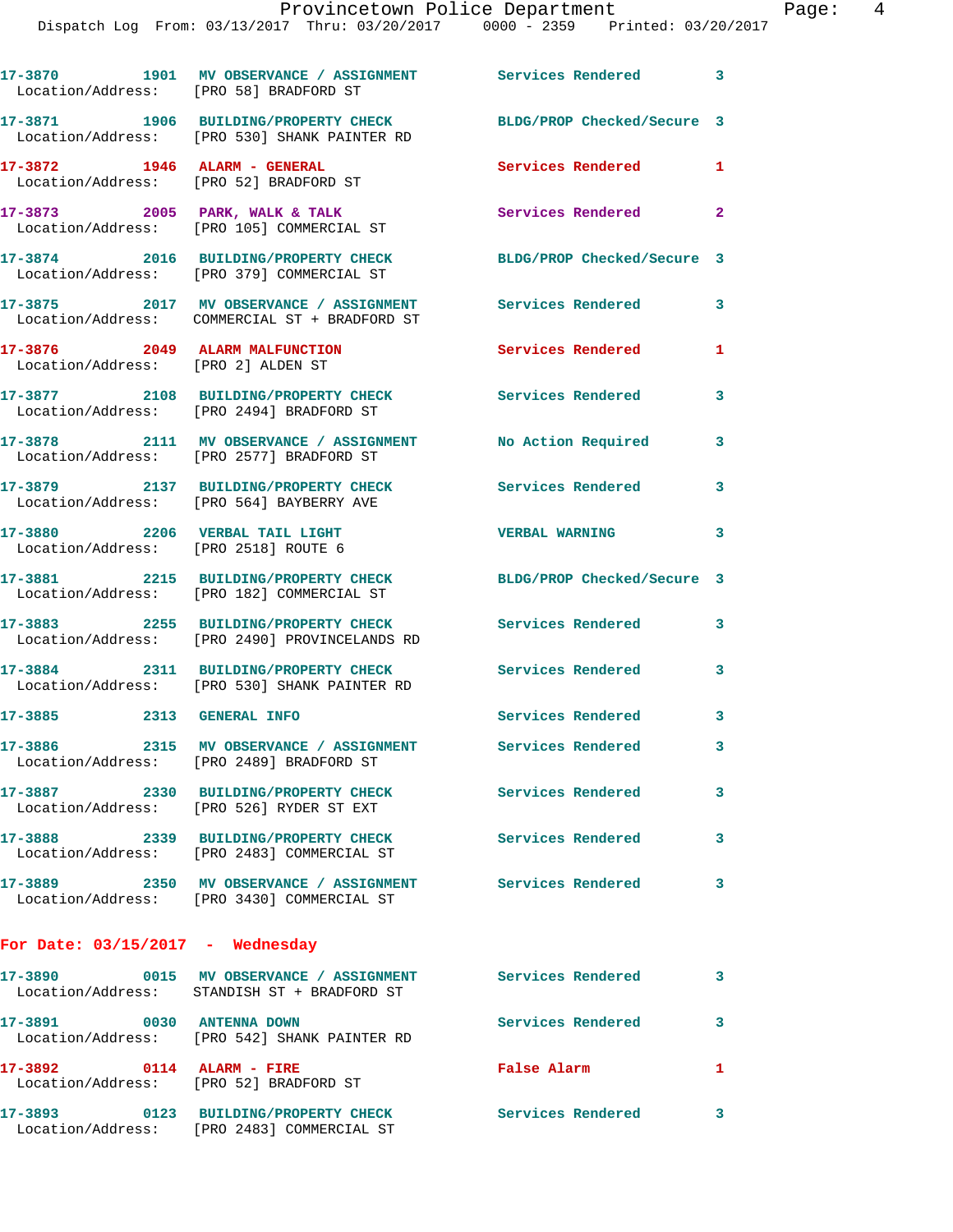Dispatch Log From: 03/13/2017 Thru: 03/20/2017 0000 - 2359 Printed: 03/20/2017

|                                                             | 17-3894 0125 MV OBSERVANCE / ASSIGNMENT Services Rendered 3<br>Location/Address: [PRO 106] COMMERCIAL ST     |                           |                |    |
|-------------------------------------------------------------|--------------------------------------------------------------------------------------------------------------|---------------------------|----------------|----|
|                                                             | 17-3895 0205 BUILDING/PROPERTY CHECK<br>Location/Address: [PRO 2499] RACE POINT RD                           | Services Rendered         | 3              |    |
|                                                             | 17-3896 0323 MEDICAL EMERGENCY<br>Location/Address: [PRO 2837] CONANT ST                                     | Transported to Hospital 1 |                |    |
|                                                             | 17-3897 0325 MEDICAL EMERGENCY<br>Location/Address: [PRO 2645] SHANK PAINTER RD                              | <b>Services Rendered</b>  | 1              |    |
|                                                             | 17-3899 0438 BUILDING/PROPERTY CHECK Services Rendered<br>Location/Address: [PRO 3670] SHANK PAINTER RD      |                           | 3              |    |
|                                                             | 17-3900 0454 BUILDING/PROPERTY CHECK<br>Location/Address: [PRO 1638] COMMERCIAL ST                           | Services Rendered         | 3              |    |
|                                                             | 17-3901 0457 BUILDING/PROPERTY CHECK Services Rendered<br>Location/Address: [PRO 2018] COMMERCIAL ST         |                           | 3              |    |
|                                                             | 17-3902 0457 BUILDING/PROPERTY CHECK<br>Location/Address: [PRO 3259] MACMILLAN WHARF                         | Services Rendered         | 3              |    |
|                                                             | 17-3903 0516 BUILDING/PROPERTY CHECK Services Rendered<br>Location/Address: [PRO 2512] JEROME SMITH RD       |                           | 3              |    |
|                                                             | 17-3904 0516 BUILDING/PROPERTY CHECK Services Rendered<br>Location/Address: [PRO 2898] JEROME SMITH RD       |                           | 3              |    |
|                                                             | 17-3905 0521 MV OBSERVANCE / ASSIGNMENT Services Rendered<br>Location/Address: [PRO 3440] ROUTE 6            |                           | 3              |    |
|                                                             | 17-3906 0618 LOBBY TRAFFIC<br>Location/Address: [PRO 542] SHANK PAINTER RD                                   | Services Rendered 3       |                | 14 |
|                                                             | 17-3907 0708 HAZARDS/TREE DOWN<br>Location/Address: [PRO 2048] SANDY HILL LN                                 | Taken/Referred to Other   | 2              |    |
|                                                             | 17-3908 0710 HAZARDS/SAND IN ROAD Services Rendered<br>Location/Address: [PRO 2521] ROUTE 6                  |                           | $\mathbf{2}$   |    |
|                                                             | 17-3909 0755 FOLLOW UP<br>Location/Address: [PRO 52] BRADFORD ST                                             | Services Rendered         | 2              |    |
|                                                             | 17-3910 0802 SERVICE CALL/SCHOOL<br>Location/Address: [PRO 569] WINSLOW ST                                   | Services Rendered 3       |                |    |
|                                                             | 17-3911 0821 BUILDING/PROPERTY CHECK BLDG/PROP Checked/Secure 3<br>Location/Address: [PRO 2539] RYDER ST EXT |                           |                |    |
|                                                             | 17-3912 0841 MV OBSERVANCE / ASSIGNMENT Services Rendered 3<br>Location/Address: [PRO 3430] COMMERCIAL ST    |                           |                |    |
| Location/Address: [PRO 521] ROUTE 6                         | 17-3913 0842 BUILDING/PROPERTY CHECK BLDG/PROP Checked/Secure 3                                              |                           |                |    |
|                                                             | 17-3914 0932 MV COMPLAINT<br>Location/Address: [PRO 526] RYDER ST EXT                                        | SPOKEN TO                 | $\overline{a}$ |    |
| 17-3915 0937 ANIMAL CALL                                    | Location/Address: [PRO 350] COMMERCIAL ST                                                                    | No Action Required        | $\overline{2}$ |    |
| 17-3916 0948 ANIMAL CALL<br>Location/Address: COMMERCIAL ST |                                                                                                              | Taken/Referred to Other   | $\overline{2}$ |    |
| Location/Address: COMMERCIAL ST                             | 17-3917 1007 MEDICAL EMERGENCY                                                                               | Transported to Hospital 1 |                |    |
| 17-3919 1053 SERVICE CALL                                   |                                                                                                              | Services Rendered 3       |                |    |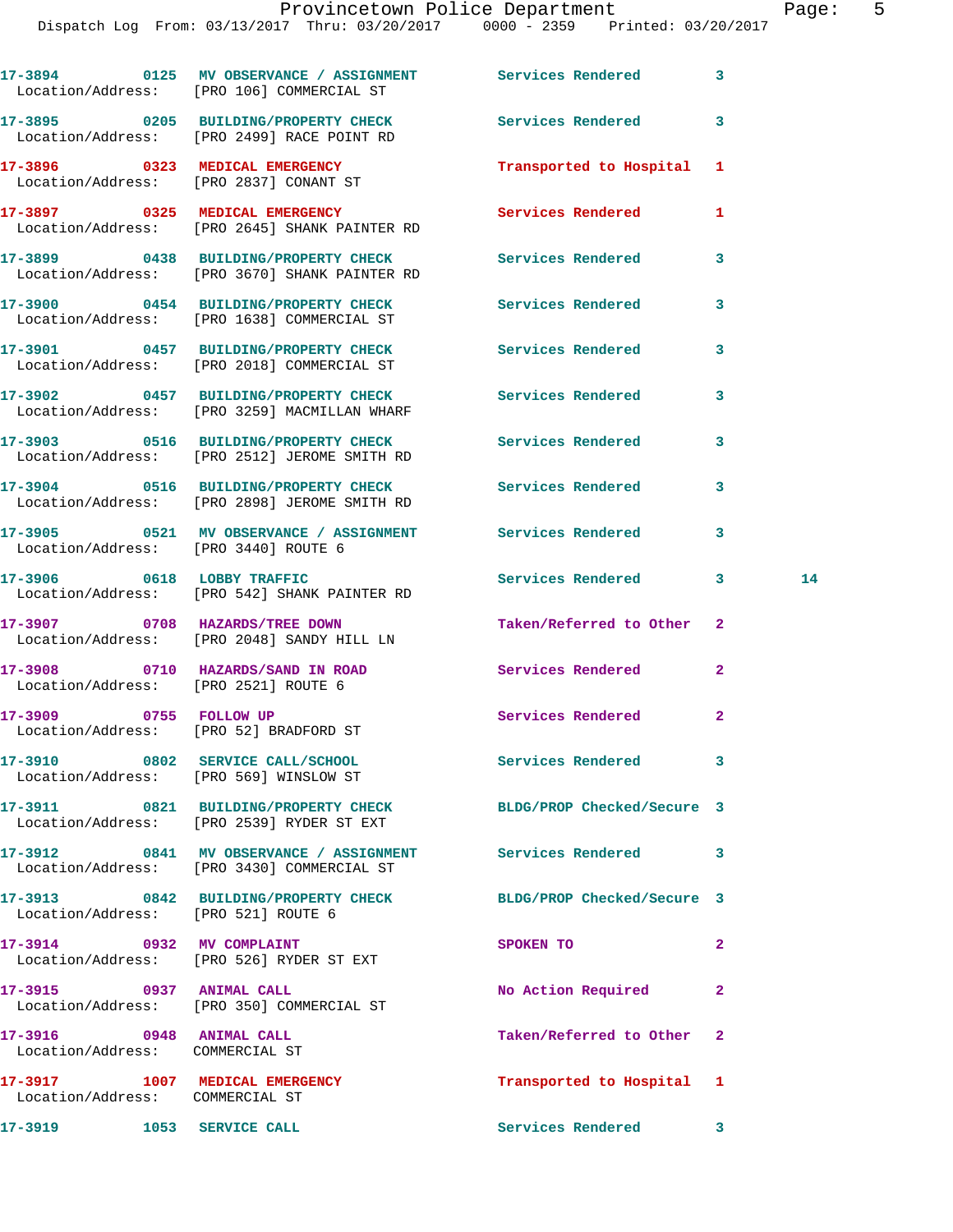|                                     | Dispatch Log From: 03/13/2017 Thru: 03/20/2017 0000 - 2359 Printed: 03/20/2017                                | Provincetown Police Department Page: 6 |                |    |  |
|-------------------------------------|---------------------------------------------------------------------------------------------------------------|----------------------------------------|----------------|----|--|
|                                     | Location/Address: [PRO 3721] MAYFLOWER ST                                                                     |                                        |                |    |  |
|                                     | 17-3920 1058 MV OBSERVANCE / ASSIGNMENT No Action Required<br>Location/Address: SHANK PAINTER RD + ROUTE 6    |                                        | $\mathbf{3}$   |    |  |
|                                     | 17-3921 1346 HAZARDS/DOWNED WIRE Removed Hazard<br>Location/Address: BROWNE ST + FRITZ'S WAY                  |                                        | $\mathbf{2}$   |    |  |
| 17-3922 1440 THREATS                | Location/Address: [PRO 542] SHANK PAINTER RD                                                                  | SPOKEN TO                              | $\overline{2}$ |    |  |
|                                     | 17-3923 1525 PARK, WALK & TALK 1999 Services Rendered<br>Location/Address: [PRO 105] COMMERCIAL ST            |                                        | $\overline{2}$ |    |  |
|                                     | 17-3924 1551 BUILDING/PROPERTY CHECK Services Rendered<br>Location/Address: [PRO 2493] BRADFORD ST            |                                        | 3              |    |  |
| Location/Address: [PRO 521] ROUTE 6 | 17-3925 1607 MV OBSERVANCE / ASSIGNMENT No Action Required                                                    |                                        | 3              |    |  |
| 17-3926 1644 THREATS                | Location/Address: [PRO 3138] CONWELL ST                                                                       | SPOKEN TO AND THE SPOKEN TO            | $\mathbf{2}$   |    |  |
|                                     | 17-3927 1648 MV OBSERVANCE / ASSIGNMENT Services Rendered<br>Location/Address: BRADFORD ST                    |                                        | 3              |    |  |
| Location/Address: BRADFORD ST       | 17-3928 1732 MEDICAL EMERGENCY 1 Transported to Hospital 1                                                    |                                        |                |    |  |
|                                     | 17-3929 1736 COMPLAINT-PHONE SCAM SPOKEN TO<br>Location/Address: [PRO 542] SHANK PAINTER RD                   |                                        | 3              |    |  |
|                                     | 17-3931 1905 ALARM - GENERAL<br>Location/Address: [PRO 52] BRADFORD ST                                        | False Alarm                            | 1              |    |  |
|                                     | 17-3932 1929 BUILDING/PROPERTY CHECK Services Rendered<br>Location/Address: [PRO 433] RYDER ST EXT            |                                        | 3              |    |  |
| 17-3933 1946 MV STOP                | Location/Address: BRADFORD ST + CENTER ST                                                                     | <b>VERBAL WARNING</b>                  | 3              |    |  |
|                                     | 17-3934 2036 MV OBSERVANCE / ASSIGNMENT Services Rendered 3<br>Location/Address: [PRO 2478] BRADFORD ST       |                                        |                |    |  |
|                                     | 17-3935 2040 BUILDING/PROPERTY CHECK BLDG/PROP Checked/Secure 3<br>Location/Address: [PRO 3430] COMMERCIAL ST |                                        |                |    |  |
|                                     | 17-3936 2053 MV OBSERVANCE / ASSIGNMENT Services Rendered<br>Location/Address: [PRO 2859] BRADFORD ST         |                                        | 3              |    |  |
| 17-3937 2103 MV STOP                | Location/Address: CONWELL ST + HARRY KEMP WAY                                                                 | <b>VERBAL WARNING</b>                  | 3              |    |  |
|                                     | 17-3938 2133 BUILDING/PROPERTY CHECK BLDG/PROP Checked/Secure 3<br>Location/Address: [PRO 197] COMMERCIAL ST  |                                        |                |    |  |
| 17-3939 2317 LOBBY TRAFFIC          | Location/Address: [PRO 542] SHANK PAINTER RD                                                                  | Services Rendered 3                    |                | 15 |  |
| For Date: $03/16/2017$ - Thursday   |                                                                                                               |                                        |                |    |  |
|                                     | Location/Address: [PRO 3259] MACMILLAN WHARF                                                                  | Services Rendered                      | 3              |    |  |
|                                     | 17-3941 0002 BUILDING/PROPERTY CHECK<br>Location/Address: [PRO 2483] COMMERCIAL ST                            | Services Rendered                      | 3              |    |  |
|                                     | 17-3942 0009 BUILDING/PROPERTY CHECK                                                                          | <b>Services Rendered</b>               | 3              |    |  |

Location/Address: [PRO 2490] PROVINCELANDS RD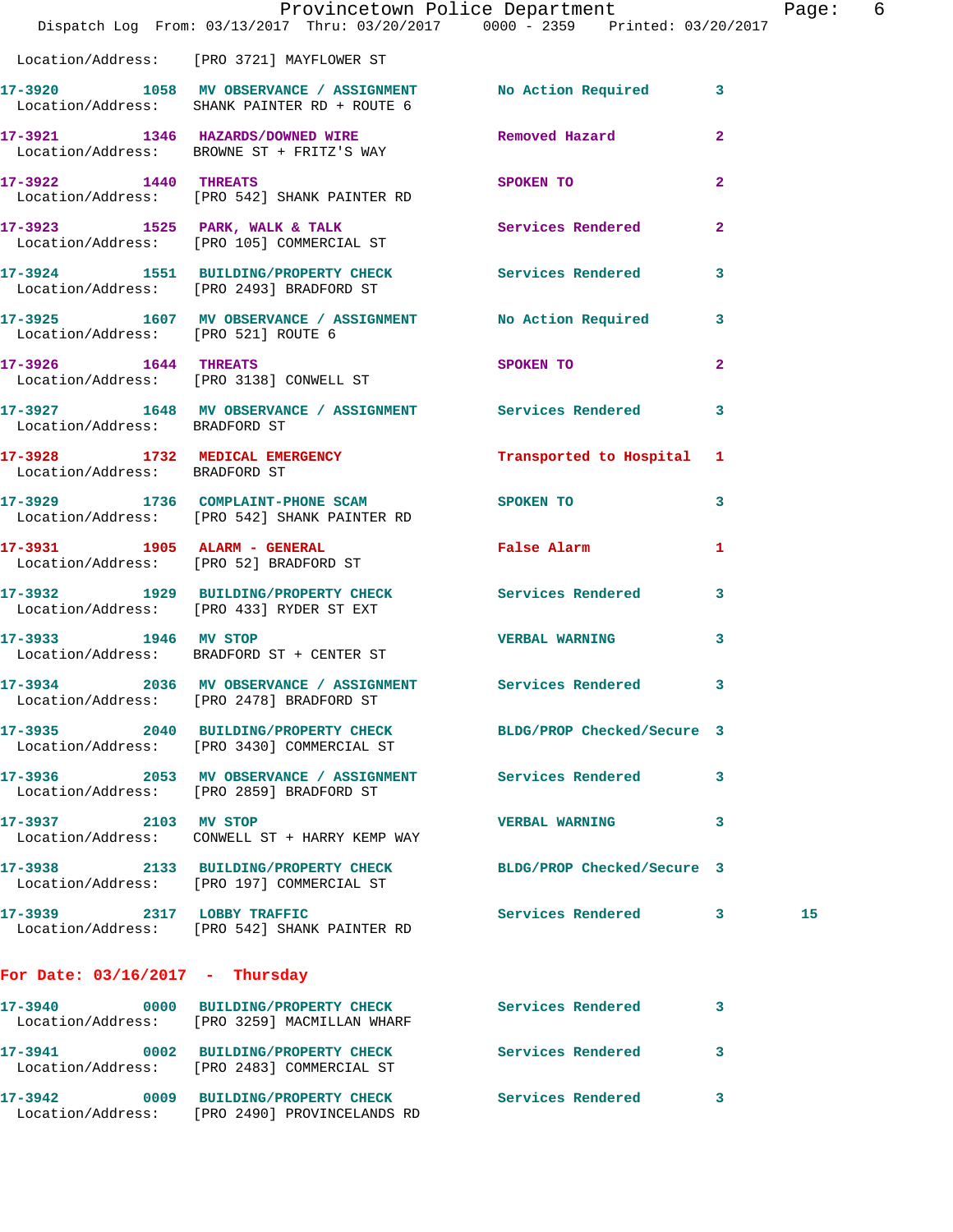**17-3943 0017 MV OBSERVANCE / ASSIGNMENT Services Rendered 3**  Location/Address: BRADFORD ST + HOWLAND ST **17-3944 0030 MV OBSERVANCE / ASSIGNMENT Services Rendered 3**  Location/Address: [PRO 3430] COMMERCIAL ST **17-3945 0057 MV STOP VERBAL WARNING 3**  Location/Address: [PRO 3004] BRADFORD ST **17-3946 0110 MV OBSERVANCE / ASSIGNMENT Services Rendered 3**  Location/Address: [PRO 2489] BRADFORD ST **17-3947 0259 BUILDING/PROPERTY CHECK BLDG/PROP Checked/Secure 3**  Location/Address: [PRO 444] HIGH POLE HILL **17-3948 0441 BUILDING/PROPERTY CHECK Services Rendered 3**  Location/Address: [PRO 2977] COMMERCIAL ST **17-3949 0451 MV OBSERVANCE / ASSIGNMENT Services Rendered 3**  Location/Address: [PRO 106] COMMERCIAL ST **17-3950 0502 ALARM - GENERAL No Action Required 1**  Location/Address: [PRO 539] SHANK PAINTER RD **17-3951 0543 MV OBSERVANCE / ASSIGNMENT Services Rendered 3**  Location/Address: ROUTE 6 + SNAIL RD **17-3952 0618 BUILDING/PROPERTY CHECK Services Rendered 3**  Location/Address: [PRO 2540] RACE POINT RD **17-3953 0650 ANIMAL CALL/DOLPHIN Taken/Referred to Other 2**  Location/Address: COMMERCIAL ST **17-3955 0715 BUILDING/PROPERTY CHECK Services Rendered 3**  Location/Address: [PRO 433] RYDER ST EXT **17-3956 0728 ALARM - COMMERCIAL BURGLAR False Alarm 1**  Location/Address: [PRO 182] COMMERCIAL ST **17-3957 0750 ANIMAL CALL/DOLPHIN Services Rendered 2 7**  Location/Address: [PRO 3430] COMMERCIAL ST **17-3958 0752 FOLLOW UP Services Rendered 2**  Location/Address: [PRO 542] SHANK PAINTER RD Refer To Arrest: 17-27-AR **17-3959 0812 SERVICE CALL/SCHOOL Services Rendered 3**  Location/Address: [PRO 569] WINSLOW ST **17-3960 0843 AIRCRAFT/DRONE Services Rendered 2**  Location/Address: [PRO 444] HIGH POLE HILL **17-3961 1004 MEDICAL EMERGENCY Transported to Hospital 1**  Location/Address: [PRO 1017] NELSON AVE **17-3964 1052 MV OBSERVANCE / ASSIGNMENT Services Rendered 3**  Location/Address: [PRO 2521] ROUTE 6 **17-3965 1109 MV OBSERVANCE / ASSIGNMENT Services Rendered 3**  Location/Address: [PRO 1784] SHANK PAINTER RD **17-3966 1124 MV STOP VERBAL WARNING 3**  Location/Address: [PRO 2513] ROUTE 6 **17-3967 1131 MV STOP VERBAL WARNING 3**  Location/Address: [PRO 2513] ROUTE 6 **17-3968 1134 COMPLAINT SPOKEN TO 3**  Location/Address: [PRO 857] COMMERCIAL ST

**17-3969 1201 HAZARDS/DOWNED WIRE Taken/Referred to Other 2**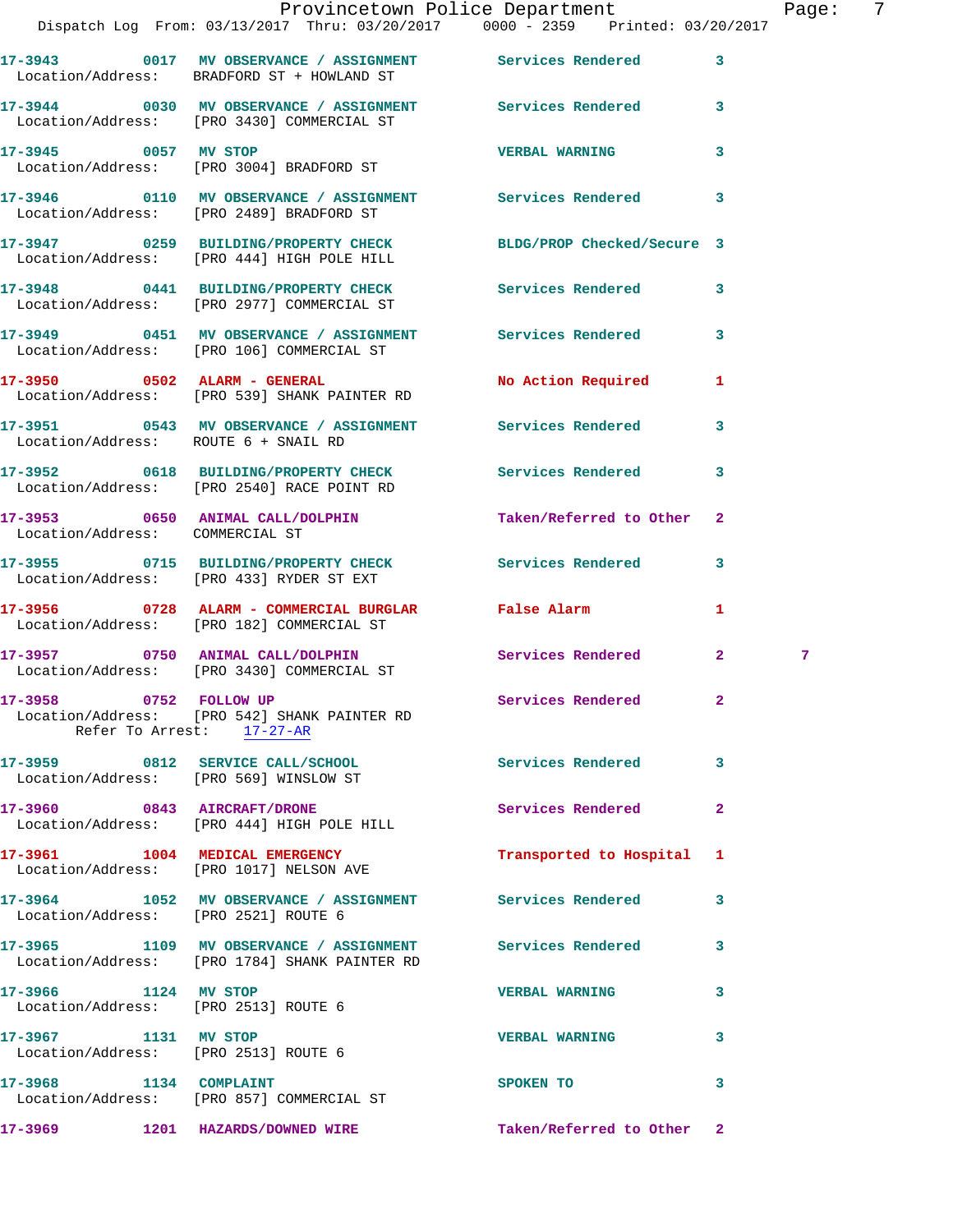|                                                               | Provincetown Police Department<br>Dispatch Log From: 03/13/2017 Thru: 03/20/2017 0000 - 2359 Printed: 03/20/2017 |                            | Page: 8      |
|---------------------------------------------------------------|------------------------------------------------------------------------------------------------------------------|----------------------------|--------------|
| Location/Address: COMMERCIAL ST                               |                                                                                                                  |                            |              |
|                                                               | 17-3970 1226 BUILDING/PROPERTY CHECK BLDG/PROP Checked/Secure 3<br>Location/Address: [PRO 3287] ROUTE 6          |                            |              |
|                                                               | 17-3971 1319 MV OBSERVANCE / ASSIGNMENT Services Rendered 3<br>Location/Address: [PRO 525] COMMERCIAL ST         |                            |              |
|                                                               | 17-3972 1328 MV OBSERVANCE / ASSIGNMENT Services Rendered 3<br>Location/Address: STANDISH ST + BRADFORD ST       |                            |              |
|                                                               | 17-3973 1332 BUILDING/PROPERTY CHECK Services Rendered 3<br>Location/Address: [PRO 2898] JEROME SMITH RD         |                            |              |
|                                                               | 17-3974 1334 MEDICAL EMERGENCY Transported to Hospital 1<br>Location/Address: [PRO 440] HARRY KEMP WAY           |                            |              |
|                                                               | 17-3975 1339 MV STOP<br>Location/Address: [PRO 3296] SHANK PAINTER RD                                            | <b>VERBAL WARNING</b>      | $\mathbf{3}$ |
|                                                               | 17-3976 1339 FOLLOW UP Services Rendered<br>Location/Address: [PRO 597] COMMERCIAL ST                            |                            | $\mathbf{2}$ |
|                                                               | 17-3978 1425 MEDICAL EMERGENCY PATIENT REFUSAL 1<br>Location/Address: [PRO 1892] SHANK PAINTER RD                |                            |              |
|                                                               | 17-3979 1426 BUILDING/PROPERTY CHECK BLDG/PROP Checked/Secure 3<br>Location/Address: [PRO 16] BRADFORD ST        |                            |              |
|                                                               | 17-3980 1505 COMPLAINT-IRS SCAM SPOKEN TO<br>Location/Address: [PRO 542] SHANK PAINTER RD                        |                            | $\mathbf{3}$ |
|                                                               | 17-3981 1535 COMPLAINT<br>Location/Address: [PRO 969] KINGS WAY                                                  | SPOKEN TO                  | 3            |
| Location/Address: [PRO 3921] ROUTE 6                          | 17-3982 1553 BUILDING/PROPERTY CHECK BLDG/PROP Checked/Secure 3                                                  |                            |              |
|                                                               | 17-3983 1602 MV OBSERVANCE / ASSIGNMENT Services Rendered 3<br>Location/Address: HIGH POLE HILL + BRADFORD ST    |                            |              |
| 17-3984 1609 COMPLAINT<br>Location/Address: [PRO 521] ROUTE 6 |                                                                                                                  | Services Rendered 3        |              |
|                                                               | 17-3985 1614 BUILDING/PROPERTY CHECK BLDG/PROP Checked/Secure 3<br>Location/Address: [PRO 2539] RYDER ST EXT     |                            |              |
|                                                               | 17-3986 1656 BUILDING/PROPERTY CHECK<br>Location/Address: [PRO 99] COMMERCIAL ST                                 | BLDG/PROP Checked/Secure 3 |              |
|                                                               | 17-3987 1721 BUILDING/PROPERTY CHECK BLDG/PROP Checked/Secure 3<br>Location/Address: [PRO 106] COMMERCIAL ST     |                            |              |
| 17-3988 1743 911 GENERAL                                      | Location/Address: [PRO 542] SHANK PAINTER RD                                                                     | Services Rendered 1        |              |
|                                                               | 17-3989 1802 BUILDING/PROPERTY CHECK BLDG/PROP Checked/Secure 3<br>Location/Address: [PRO 3259] MACMILLAN WHARF  |                            |              |
|                                                               | 17-3990 1816 BUILDING/PROPERTY CHECK BLDG/PROP Checked/Secure 3<br>Location/Address: [PRO 2483] COMMERCIAL ST    |                            |              |
|                                                               | 17-3991 1951 BUILDING/PROPERTY CHECK Services Rendered<br>Location/Address: [PRO 564] BAYBERRY AVE               |                            | 3            |
|                                                               | 17-3993 2007 BUILDING/PROPERTY CHECK BLDG/PROP Checked/Secure 3<br>Location/Address: [PRO 516] RACE POINT RD     |                            |              |
|                                                               | 17-3994 2021 MV OBSERVANCE / ASSIGNMENT Services Rendered 3<br>Location/Address: [PRO 94] BRADFORD ST            |                            |              |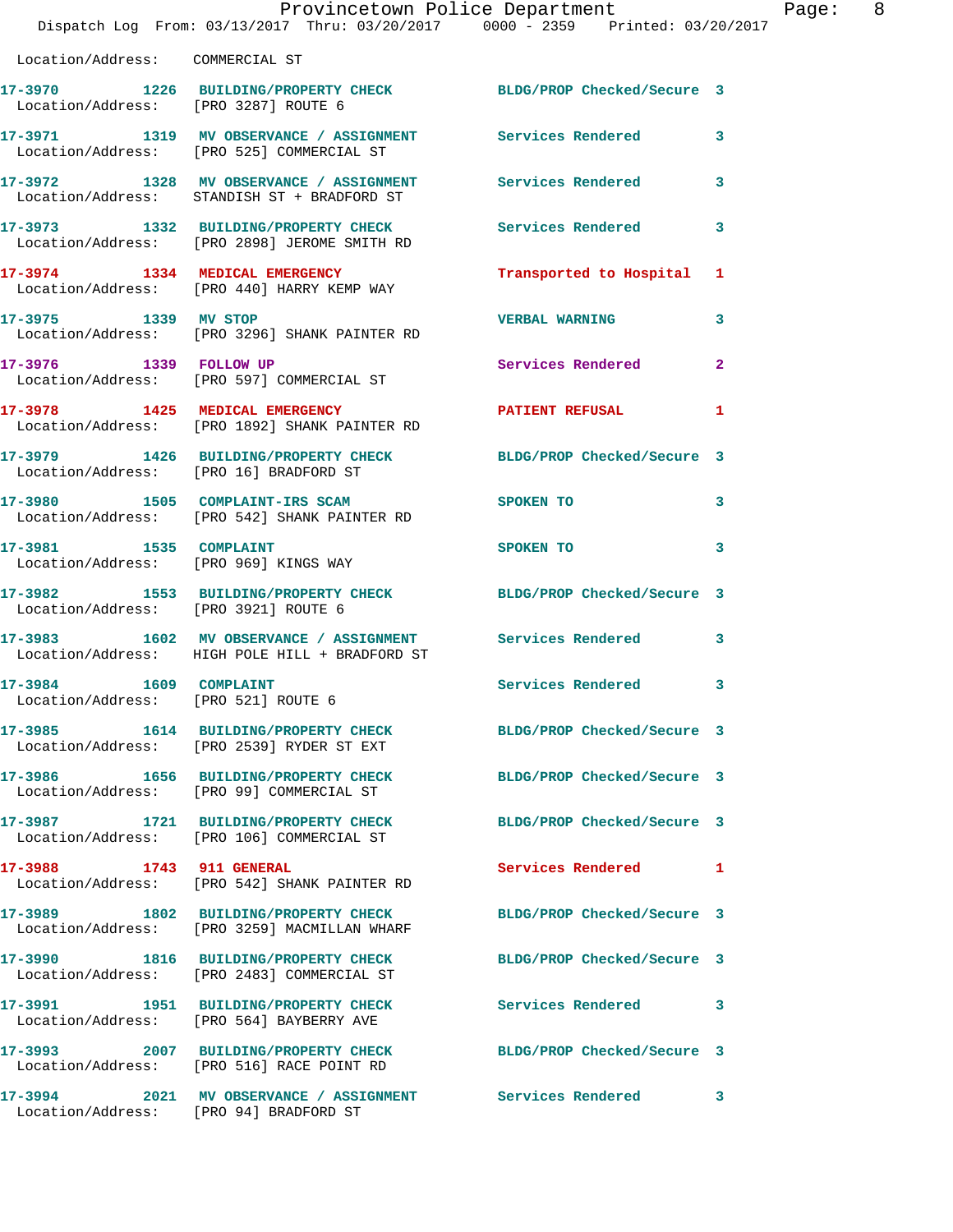|                                 | Provincetown Police Department                                                                                   |                            |              | Page: 9 |  |
|---------------------------------|------------------------------------------------------------------------------------------------------------------|----------------------------|--------------|---------|--|
|                                 | Dispatch Log From: 03/13/2017 Thru: 03/20/2017 0000 - 2359 Printed: 03/20/2017                                   |                            |              |         |  |
|                                 | 17-3995 2030 BUILDING/PROPERTY CHECK BLDG/PROP Checked/Secure 3<br>Location/Address: [PRO 1778] SHANK PAINTER RD |                            |              |         |  |
|                                 | 17-3996 2100 BUILDING/PROPERTY CHECK BLDG/PROP Checked/Secure 3<br>Location/Address: [PRO 440] HARRY KEMP WAY    |                            |              |         |  |
|                                 | 17-3997 2106 BUILDING/PROPERTY CHECK BLDG/PROP Checked/Secure 3<br>Location/Address: [PRO 1646] WINSLOW ST       |                            |              |         |  |
|                                 | 17-3998 2118 MV OBSERVANCE / ASSIGNMENT Services Rendered 3<br>Location/Address: [PRO 2859] BRADFORD ST          |                            |              |         |  |
|                                 | 17-3999 2134 BUILDING/PROPERTY CHECK BLDG/PROP Checked/Secure 3<br>Location/Address: [PRO 175] COMMERCIAL ST     |                            |              |         |  |
| Location/Address: SNAIL RD      | 17-4000 2147 MV OBSERVANCE / ASSIGNMENT Services Rendered 3                                                      |                            |              |         |  |
|                                 | 17-4001 2353 BUILDING/PROPERTY CHECK Services Rendered 3<br>Location/Address: [PRO 2483] COMMERCIAL ST           |                            |              |         |  |
| For Date: $03/17/2017$ - Friday |                                                                                                                  |                            |              |         |  |
|                                 | 17-4002 0000 BUILDING/PROPERTY CHECK BLDG/PROP Checked/Secure 3<br>Location/Address: [PRO 444] HIGH POLE HILL    |                            |              |         |  |
|                                 | 17-4003 0002 LOBBY TRAFFIC<br>Location/Address: [PRO 542] SHANK PAINTER RD                                       | Services Rendered 2        |              | 14      |  |
|                                 | 17-4004 0005 ANIMAL CALL<br>Location/Address: PLEASANT ST + COMMERCIAL ST                                        | Services Rendered          | $\mathbf{2}$ |         |  |
|                                 | 17-4005 0032 BUILDING/PROPERTY CHECK Services Rendered 3<br>Location/Address: [PRO 3259] MACMILLAN WHARF         |                            |              |         |  |
|                                 | 17-4006 0039 MV OBSERVANCE / ASSIGNMENT<br>Location/Address: HOWLAND ST + BRADFORD ST                            | No Action Required         | $\mathbf{3}$ |         |  |
|                                 | 17-4007 0043 MV OBSERVANCE / ASSIGNMENT Services Rendered 3<br>Location/Address: [PRO 2489] BRADFORD ST          |                            |              |         |  |
| 17-4008                         | 0134 MV OBSERVANCE / ASSIGNMENT<br>Location/Address: BRADFORD ST + RYDER ST                                      | Services Rendered          | 3            |         |  |
|                                 | 17-4009 0238 BUILDING/PROPERTY CHECK<br>Location/Address: [PRO 1638] COMMERCIAL ST                               | BLDG/PROP Checked/Secure 3 |              |         |  |
|                                 | 17-4010 0431 BUILDING/PROPERTY CHECK<br>Location/Address: [PRO 440] HARRY KEMP WAY                               | BLDG/PROP Checked/Secure 3 |              |         |  |

**17-4011 0450 BUILDING/PROPERTY CHECK BLDG/PROP Checked/Secure 3**  Location/Address: [PRO 197] COMMERCIAL ST

**17-4012 0505 BUILDING/PROPERTY CHECK BLDG/PROP Checked/Secure 3** 

**17-4013 0529 BUILDING/PROPERTY CHECK BLDG/PROP Checked/Secure 3** 

Location/Address: ROUTE 6

Location/Address: [PRO 521] ROUTE 6

Location/Address: [PRO 16] BRADFORD ST

Location/Address: [PRO 447] JEROME SMITH RD

**17-4016 0557 MV OBSERVANCE / ASSIGNMENT No Action Required 3**  Location/Address: SHANK PAINTER RD + ROUTE 6

**17-4017 0559 BUILDING/PROPERTY CHECK Services Rendered 3**  Location/Address: [PRO 3430] COMMERCIAL ST

**17-4014 0535 BUILDING/PROPERTY CHECK BLDG/PROP Checked/Secure 3** 

**17-4015 0538 MV OBSERVANCE / ASSIGNMENT Services Rendered 3**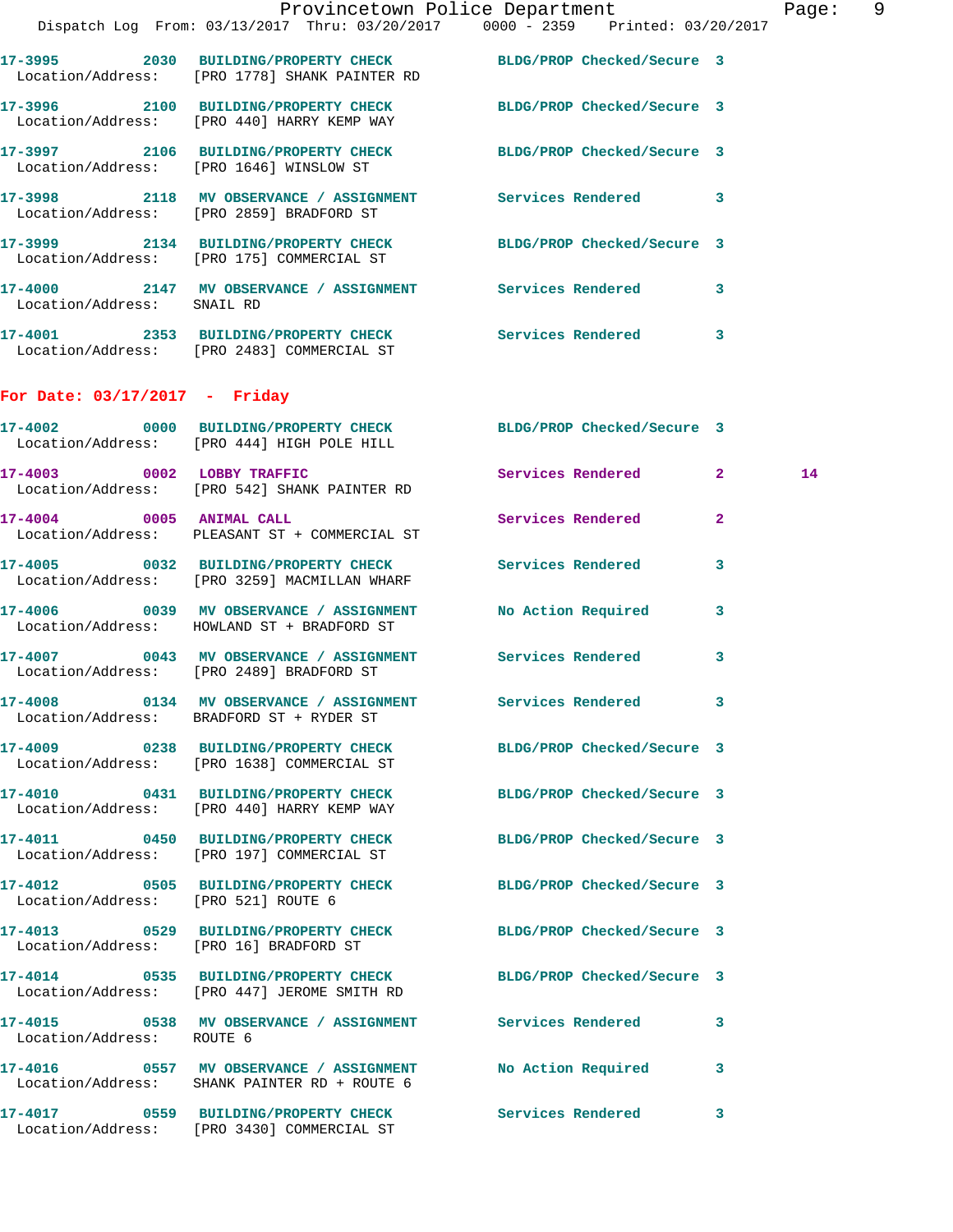|                                                                        | 17-4018 0658 B & E BURGLARY<br>Location/Address: [PRO 518] RACE POINT RD                                 | Investigated               | $\overline{\mathbf{2}}$    |
|------------------------------------------------------------------------|----------------------------------------------------------------------------------------------------------|----------------------------|----------------------------|
|                                                                        | 17-4019 0704 KNEE INJURY/TRANSPORT<br>Location/Address: [PRO 1010] NELSON AVE                            | Transported to Hospital 1  |                            |
| 17-4020 0807 MV COMPLAINT<br>Location/Address: [PRO 2513] ROUTE 6      |                                                                                                          | Could Not Locate           | $\mathbf{2}$               |
| 17-4022 0820 AT SCHOOL                                                 | Location/Address: [PRO 569] WINSLOW ST                                                                   | Services Rendered 3        |                            |
|                                                                        | 17-4023 0912 DECEASED DOLPHIN<br>Location/Address: [PRO 2698] COMMERCIAL ST                              | No Action Required         | $\mathbf{2}$               |
|                                                                        | 17-4024 1101 MV OBSERVANCE / ASSIGNMENT<br>Location/Address: STANDISH ST + BRADFORD ST                   | Services Rendered          | $\mathbf{3}$               |
| 17-4025 1137 VERBAL SPEED                                              | Location/Address: [PRO 539] SHANK PAINTER RD                                                             | <b>VERBAL WARNING</b>      | 3                          |
| $17-4027$ 1328 PARK, WALK & TALK                                       | Location/Address: [PRO 105] COMMERCIAL ST                                                                | Services Rendered          | $\mathbf{2}$               |
| 17-4028 1356 VERBAL SPEED<br>Location/Address: [PRO 2513] ROUTE 6      |                                                                                                          | <b>VERBAL WARNING</b>      | $\overline{\mathbf{3}}$    |
|                                                                        | 17-4029 1538 BUILDING/PROPERTY CHECK<br>Location/Address: [PRO 2977] COMMERCIAL ST                       | BLDG/PROP Checked/Secure 3 |                            |
|                                                                        | 17-4030 1608 MEDICAL EMERGENCY<br>Location/Address: [PRO 654] COMMERCIAL ST                              | Transported to Hospital 1  |                            |
|                                                                        | 17-4032 1707 MEDICAL EMERGENCY<br>Location/Address: [PRO 2332] TELEGRAPH HILL RD                         | Transported to Hospital 1  |                            |
|                                                                        | 17-4034 1736 BUILDING/PROPERTY CHECK<br>Location/Address: [PRO 2490] PROVINCELANDS RD                    | Services Rendered 3        |                            |
|                                                                        | 17-4035 1746 PARK, WALK & TALK<br>Location/Address: [PRO 516] RACE POINT RD                              | Services Rendered          | $\mathbf{2}$               |
| Location/Address: [PRO 2518] ROUTE 6                                   | 17-4036 1824 MV OBSERVANCE / ASSIGNMENT No Action Required 3                                             |                            |                            |
| 17-4037 1836 ALARM - GENERAL<br>Location/Address: [PRO 30] BRADFORD ST |                                                                                                          | False Alarm                | $\mathbf{1}$               |
| 17-4038 1903 MV STOP                                                   | Location/Address: BRADFORD ST EXT + PROVINCELANDS RD                                                     | <b>VERBAL WARNING</b>      | $\mathbf{3}$               |
|                                                                        | 17-4039 2014 MV OBSERVANCE / ASSIGNMENT Services Rendered<br>Location/Address: BRADFORD ST + STANDISH ST |                            | $\overline{\phantom{a}}$ 3 |
| 17-4040                                                                | 2017 BUILDING/PROPERTY CHECK<br>Location/Address: [PRO 1645] HARRY KEMP WAY                              | BLDG/PROP Checked/Secure 3 |                            |
| Location/Address: [PRO 446] HOWLAND ST                                 | 17-4041 2021 BUILDING/PROPERTY CHECK                                                                     | BLDG/PROP Checked/Secure 3 |                            |
|                                                                        | 17-4042 2024 MV OBSERVANCE / ASSIGNMENT Services Rendered 3<br>Location/Address: [PRO 595] BRADFORD ST   |                            |                            |
|                                                                        | 17-4043 2037 BUILDING/PROPERTY CHECK<br>Location/Address: [PRO 3259] MACMILLAN WHARF                     | BLDG/PROP Checked/Secure 3 |                            |
| Location/Address: [PRO 554] TREMONT ST                                 | 17-4044 2055 BUILDING/PROPERTY CHECK BLDG/PROP Checked/Secure 3                                          |                            |                            |
|                                                                        | 17-4045 2057 BUILDING/PROPERTY CHECK BLDG/PROP Checked/Secure 3                                          |                            |                            |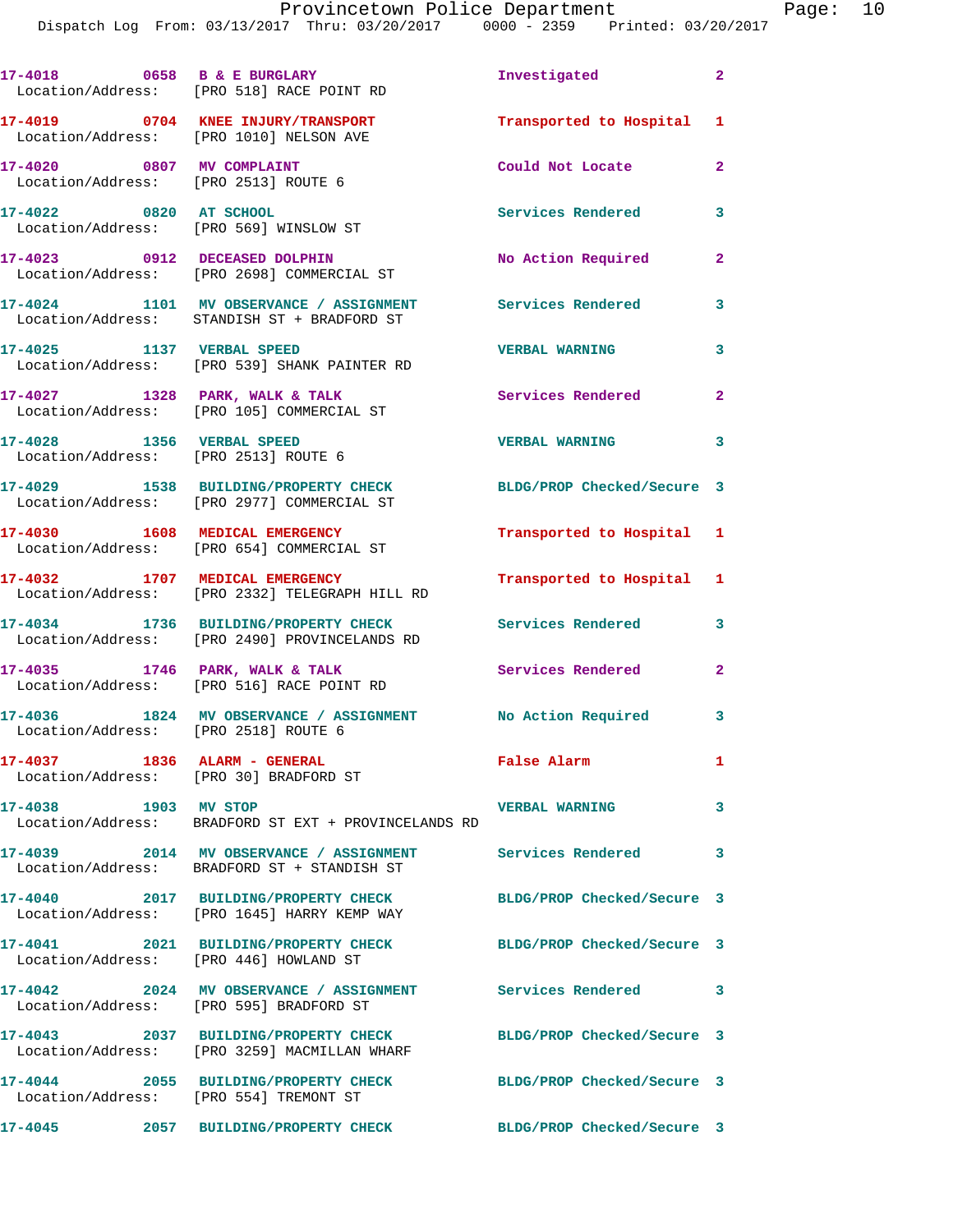|                                 | Dispatch Log From: 03/13/2017 Thru: 03/20/2017 0000 - 2359 Printed: 03/20/2017                                  | Provincetown Police Department |                         | Page: 11 |  |
|---------------------------------|-----------------------------------------------------------------------------------------------------------------|--------------------------------|-------------------------|----------|--|
|                                 | Location/Address: [PRO 1780] JOHNSON ST                                                                         |                                |                         |          |  |
|                                 | 17-4046 2104 BUILDING/PROPERTY CHECK BLDG/PROP Checked/Secure 3<br>Location/Address: [PRO 433] RYDER ST EXT     |                                |                         |          |  |
|                                 | 17-4047 2134 BUILDING/PROPERTY CHECK BLDG/PROP Checked/Secure 3<br>Location/Address: [PRO 444] HIGH POLE HILL   |                                |                         |          |  |
|                                 | 17-4049 2207 LOST SET OF KEYS Services Rendered<br>Location/Address: [PRO 542] SHANK PAINTER RD                 |                                | 3                       |          |  |
|                                 | 17-4050 2336 BUILDING/PROPERTY CHECK Services Rendered<br>Location/Address: [PRO 3259] MACMILLAN WHARF          |                                | $\overline{\mathbf{3}}$ |          |  |
| Location/Address: COMMERCIAL ST | 17-4051 2340 PARK, WALK & TALK 2008 Services Rendered                                                           |                                | $\mathbf{2}$            |          |  |
|                                 | 17-4052 2342 BUILDING/PROPERTY CHECK BLDG/PROP Checked/Secure 3<br>Location/Address: [PRO 530] SHANK PAINTER RD |                                |                         |          |  |
|                                 | 17-4053 2342 MV STOP<br>Location/Address: ROUTE 6 + CONWELL ST                                                  | <b>VERBAL WARNING</b>          | 3                       |          |  |
|                                 | 17-4054 2347 BAR CHECK<br>Location/Address: [PRO 399] COMMERCIAL ST                                             | LICENSING/NO ACTION            | $\overline{2}$          |          |  |
|                                 | 17-4055 2351 BAR CHECK LICENSING/NO ACTION<br>Location/Address: [PRO 3443] COMMERCIAL ST                        |                                | $\mathbf{2}$            |          |  |
|                                 |                                                                                                                 |                                |                         |          |  |

## **For Date: 03/18/2017 - Saturday**

|                                      | 17-4056 0002 LOBBY TRAFFIC<br>Location/Address: [PRO 542] SHANK PAINTER RD                                      | <b>Services Rendered</b> | $2^{\circ}$             | 7 <sup>7</sup> |
|--------------------------------------|-----------------------------------------------------------------------------------------------------------------|--------------------------|-------------------------|----------------|
|                                      | 17-4057 6006 MV OBSERVANCE / ASSIGNMENT No Action Required<br>Location/Address: BRADFORD ST + HOWLAND ST        |                          | 3                       |                |
| 17-4058 0007 MV STOP                 | Location/Address: [PRO 2395] BRADFORD ST                                                                        | <b>VERBAL WARNING</b>    | 3                       |                |
|                                      | 17-4059 0014 WELLBEING CHECK<br>Location/Address: [PRO 3443] COMMERCIAL ST                                      | SPOKEN TO                | 3                       |                |
| 17-4061 0053 MV STOP                 | Location/Address: BRADFORD ST + ALLERTON ST                                                                     | <b>VERBAL WARNING</b>    | $\overline{\mathbf{3}}$ |                |
|                                      | 17-4062 0101 BUILDING/PROPERTY CHECK BLDG/PROP Checked/Secure 3<br>Location/Address: [PRO 182] COMMERCIAL ST    |                          |                         |                |
|                                      | 17-4063  0126 MV OBSERVANCE / ASSIGNMENT Services Rendered<br>Location/Address: BRADFORD ST + RYDER ST          |                          | $\overline{\mathbf{3}}$ |                |
|                                      | 17-4064 0142 MV STOP<br>Location/Address: [PRO 2818] CONWELL ST                                                 | <b>VERBAL WARNING</b>    | 3                       |                |
|                                      | 17-4065 0201 MV OBSERVANCE / ASSIGNMENT No Action Required<br>Location/Address: HOWLAND ST + BRADFORD ST        |                          | 3                       |                |
|                                      | 17-4066 0210 BUILDING/PROPERTY CHECK BLDG/PROP Checked/Secure 3<br>Location/Address: [PRO 16] BRADFORD ST       |                          |                         |                |
|                                      | 17-4067 0310 BUILDING/PROPERTY CHECK BLDG/PROP Checked/Secure 3<br>Location/Address: [PRO 1638] COMMERCIAL ST   |                          |                         |                |
|                                      | 17-4068 0531 BUILDING/PROPERTY CHECK BLDG/PROP Checked/Secure 3<br>Location/Address: [PRO 530] SHANK PAINTER RD |                          |                         |                |
| Location/Address: [PRO 2513] ROUTE 6 | 17-4069 0541 PARKED TRUCK                                                                                       | <b>Services Rendered</b> | $\overline{2}$          |                |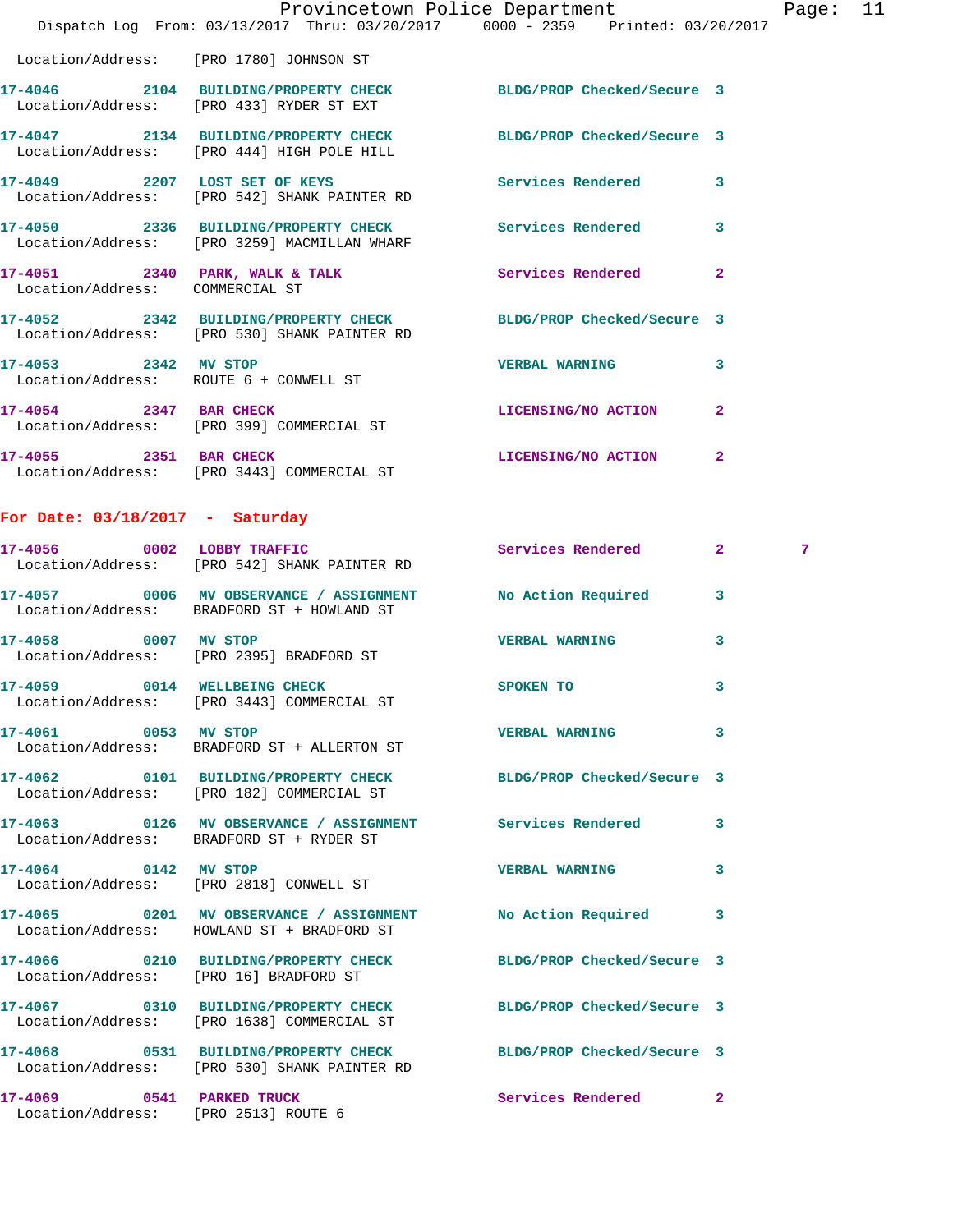## Provincetown Police Department Page: 12

Dispatch Log From: 03/13/2017 Thru: 03/20/2017 0000 - 2359 Printed: 03/20/2017

| Location/Address: ROUTE 6                                   | 17-4070 0546 MV OBSERVANCE / ASSIGNMENT Services Rendered                                                         |                            | 3                       |
|-------------------------------------------------------------|-------------------------------------------------------------------------------------------------------------------|----------------------------|-------------------------|
| 17-4071 0605 MV STOP                                        | Location/Address: [PRO 2519] ROUTE 6                                                                              | Citation/Warning Issued    | $\overline{\mathbf{3}}$ |
|                                                             | 17-4072 0712 LOOSE DOGS<br>Location/Address: DYER ST + BRADFORD ST                                                | Citation/Warning Issued    | $\mathbf{2}$            |
| 17-4073 0746 SERVICE CALL                                   | Location/Address: [PRO 2543] MACMILLAN WHARF                                                                      | Services Rendered          | 3                       |
|                                                             | 17-4074 0755 BUILDING/PROPERTY CHECK<br>Location/Address: [PRO 1638] COMMERCIAL ST                                | Services Rendered          | 3                       |
|                                                             | 17-4075 0810 BUILDING/PROPERTY CHECK<br>Location/Address: [PRO 526] RYDER ST EXT                                  | Services Rendered          | 3                       |
|                                                             | 17-4076 0833 BUILDING/PROPERTY CHECK<br>Location/Address: [PRO 2540] RACE POINT RD                                | <b>Services Rendered</b>   | 3                       |
|                                                             | 17-4077 0834 BUILDING/PROPERTY CHECK<br>Location/Address: [PRO 518] RACE POINT RD                                 | Services Rendered          | 3                       |
|                                                             | 17-4078 0850 MV OBSERVANCE / ASSIGNMENT<br>Location/Address: STANDISH ST + BRADFORD ST                            | Services Rendered          | 3                       |
|                                                             | 17-4079 0900 BUILDING/PROPERTY CHECK<br>Location/Address: [PRO 2898] JEROME SMITH RD                              | <b>Services Rendered</b>   | 3                       |
| Location/Address: [PRO 571] ALDEN ST                        | 17-4080 0916 BUILDING/PROPERTY CHECK                                                                              | BLDG/PROP Checked/Secure 3 |                         |
| 17-4081 0932 DECEASED FOX                                   | Location/Address: [PRO 2752] WASHINGTON AVE                                                                       | Services Rendered          | 2                       |
|                                                             | 17-4082 1106 MV OBSERVANCE / ASSIGNMENT<br>Location/Address: [PRO 1784] SHANK PAINTER RD                          | Services Rendered          | 3                       |
| 17-4083 1123 VERBAL SPEED                                   | Location/Address: [PRO 2647] SHANK PAINTER RD                                                                     | <b>VERBAL WARNING</b>      | 3                       |
| 17-4084 1135 WELL-BEING CHECK                               | Location/Address: [PRO 578] WINTHROP ST                                                                           | Services Rendered          | 3                       |
|                                                             | Location/Address: [PRO 3259] MACMILLAN WHARF                                                                      | FOLLOW UP                  | $\mathbf{2}$            |
|                                                             | 17-4087 1234 MV STOP/WRITTEN WARNING<br>Location/Address: [PRO 2647] SHANK PAINTER RD                             | Citation/Warning Issued 3  |                         |
| 17-4088 1507 FOLLOW UP                                      | Location/Address: [PRO 3277] SANDY HILL LN                                                                        | SPOKEN TO                  | 2                       |
|                                                             | 17-4089 1532 BUILDING/PROPERTY CHECK<br>Location/Address: [PRO 2483] COMMERCIAL ST                                | BLDG/PROP Checked/Secure 3 |                         |
| Location/Address: SNAIL RD                                  | 17-4090 1534 MV OBSERVANCE / ASSIGNMENT Services Rendered                                                         |                            | 3                       |
| 17-4091   1539   COMPLAINT                                  | Location/Address: [PRO 542] SHANK PAINTER RD                                                                      | Unfounded                  | 3                       |
| 17-4093 1603 MV STOP<br>Location/Address: [PRO 521] ROUTE 6 |                                                                                                                   | <b>VERBAL WARNING</b>      | 3                       |
|                                                             | 17-4094 1607 ASSIST AGENCY / WATER DEPT Taken/Referred to Other 3<br>Location/Address: [PRO 1740] BRADFORD ST EXT |                            |                         |
| 17-4095 1630 MEDICAL EMERGENCY                              | Location/Address: [PRO 3222] ALDEN ST                                                                             | Transported to Hospital 1  |                         |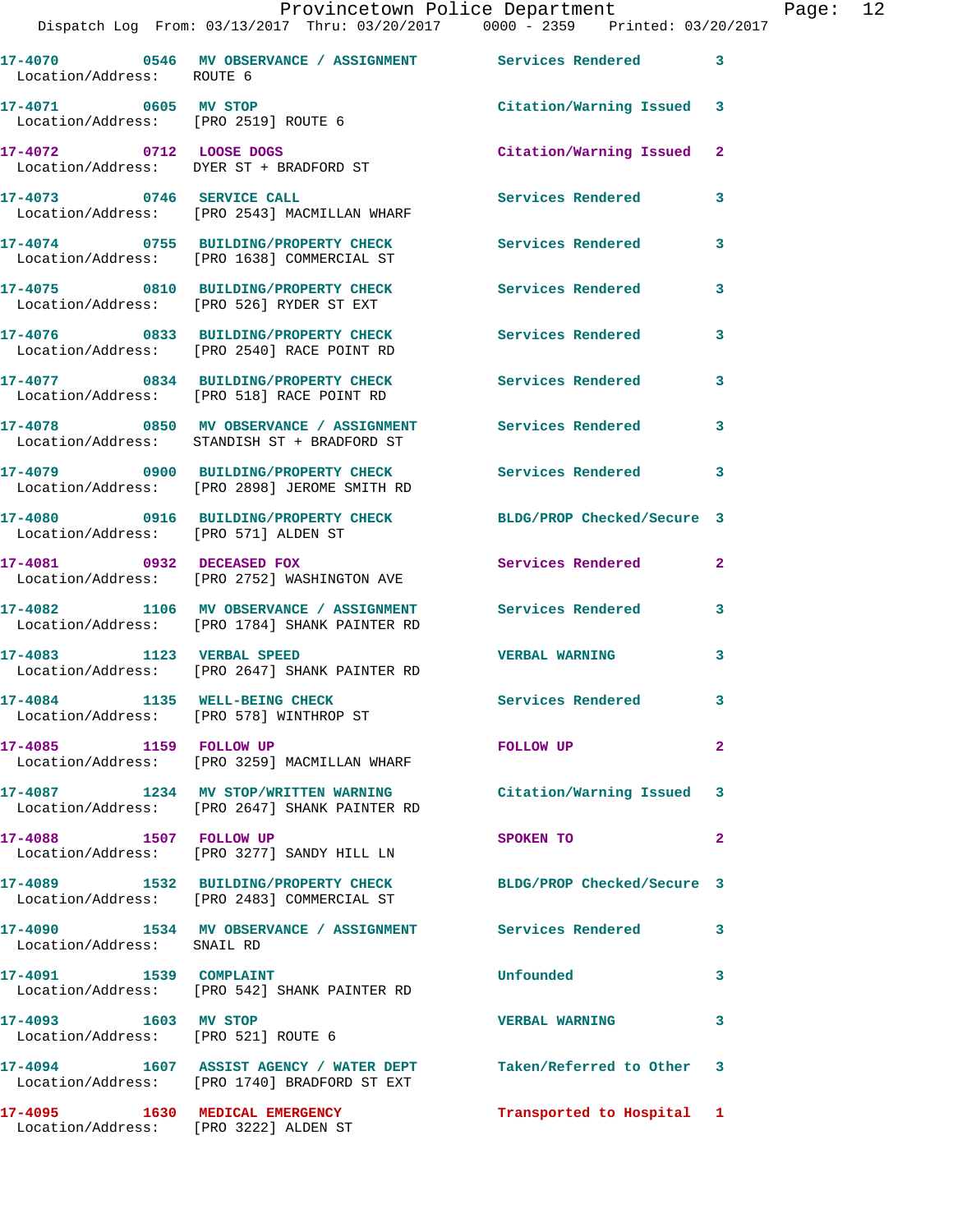|                                      | 17-4098 1806 MV OBSERVANCE / ASSIGNMENT Services Rendered<br>Location/Address: [PRO 1566] CONWELL ST          |                            | 3      |
|--------------------------------------|---------------------------------------------------------------------------------------------------------------|----------------------------|--------|
|                                      | 17-4099 1836 BUILDING/PROPERTY CHECK BLDG/PROP Checked/Secure 3<br>Location/Address: [PRO 1638] COMMERCIAL ST |                            |        |
|                                      | 17-4100 1841 MV OBSERVANCE / ASSIGNMENT Services Rendered<br>Location/Address: [PRO 3430] COMMERCIAL ST       |                            | 3      |
|                                      | 17-4101 1909 BUILDING/PROPERTY CHECK BLDG/PROP Checked/Secure 3<br>Location/Address: [PRO 2520] PRINCE ST     |                            |        |
|                                      | 17-4102 1957 BUILDING/PROPERTY CHECK<br>Location/Address: [PRO 175] COMMERCIAL ST                             | BLDG/PROP Checked/Secure 3 |        |
|                                      | 17-4103 2035 BUILDING/PROPERTY CHECK<br>Location/Address: [PRO 519] RACE POINT RD                             | BLDG/PROP Checked/Secure 3 |        |
| Location/Address: [PRO 3440] ROUTE 6 | 17-4104 2111 MV OBSERVANCE / ASSIGNMENT No Action Required                                                    |                            | 3      |
|                                      | 17-4105 2139 BUILDING/PROPERTY CHECK BLDG/PROP Checked/Secure 3<br>Location/Address: [PRO 3430] COMMERCIAL ST |                            |        |
| Location: [TRU] TRURO                | 17-4108 2315 ASSIST AGENCY / MUTUAL AID Services Rendered 3                                                   |                            |        |
| For Date: $03/19/2017 - Sunday$      |                                                                                                               |                            |        |
|                                      | 17-4107 0002 BUILDING/PROPERTY CHECK BLDG/PROP Checked/Secure 3<br>Location/Address: [PRO 105] COMMERCIAL ST  |                            |        |
|                                      | 17-4109 0007 LOBBY TRAFFIC<br>Location/Address: [PRO 542] SHANK PAINTER RD                                    | Services Rendered          | 3<br>8 |
|                                      | 17-4110 0008 BUILDING/PROPERTY CHECK<br>Location/Address: [PRO 440] HARRY KEMP WAY                            | BLDG/PROP Checked/Secure 3 |        |
|                                      | 17-4111 0014 BUILDING/PROPERTY CHECK<br>Location/Address: [PRO 526] RYDER ST EXT                              | Services Rendered          | 3      |
|                                      | 17-4112 0025 BUILDING/PROPERTY CHECK Services Rendered<br>Location/Address: [PRO 530] SHANK PAINTER RD        |                            | 3      |
|                                      | 17-4113 0039 MV OBSERVANCE / ASSIGNMENT<br>Location/Address: STANDISH ST + BRADFORD ST                        | Services Rendered          | 3      |
|                                      | 17-4116  0116  BUILDING/PROPERTY CHECK<br>Location/Address: [PRO 182] COMMERCIAL ST                           | BLDG/PROP Checked/Secure 3 |        |
|                                      | 17-4117 0120 BUILDING/PROPERTY CHECK BLDG/PROP Checked/Secure 3<br>Location/Address: [PRO 175] COMMERCIAL ST  |                            |        |
|                                      | 17-4118 		 0122 BUILDING/PROPERTY CHECK Services Rendered<br>Location/Address: [PRO 1638] COMMERCIAL ST       |                            | 3      |
| Location/Address: [PRO 3440] ROUTE 6 |                                                                                                               |                            | 3      |
|                                      | 17-4120 0212 MV OBSERVANCE / ASSIGNMENT Services Rendered<br>Location/Address: [PRO 2577] BRADFORD ST         |                            | 3      |
|                                      | 17-4121 0453 BUILDING/PROPERTY CHECK<br>Location/Address: [PRO 564] BAYBERRY AVE                              | Services Rendered          | 3      |
|                                      | 17-4122 0504 BUILDING/PROPERTY CHECK Services Rendered<br>Location/Address: [PRO 2490] PROVINCELANDS RD       |                            | 3      |
|                                      |                                                                                                               |                            | 3      |
|                                      |                                                                                                               |                            |        |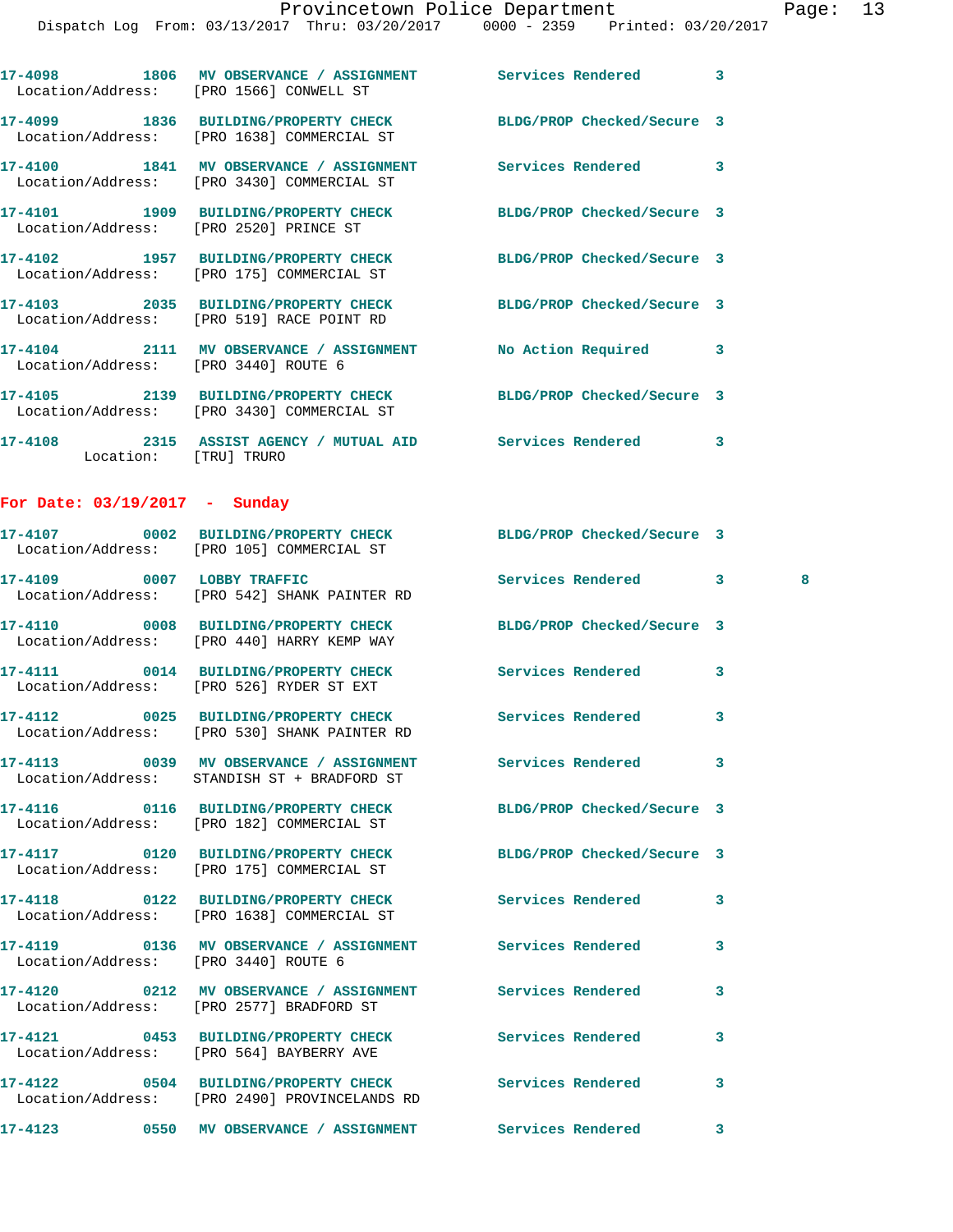|                                                              | Provincetown Police Department<br>Dispatch Log From: 03/13/2017 Thru: 03/20/2017 0000 - 2359 Printed: 03/20/2017 |                           |                         | Page: 14 |  |
|--------------------------------------------------------------|------------------------------------------------------------------------------------------------------------------|---------------------------|-------------------------|----------|--|
| Location/Address: [PRO 3440] ROUTE 6                         |                                                                                                                  |                           |                         |          |  |
|                                                              | 17-4124 0728 BUILDING/PROPERTY CHECK Services Rendered 3<br>Location/Address: [PRO 2977] COMMERCIAL ST           |                           |                         |          |  |
| 17-4125 0753 NO WATER                                        | Location/Address: [PRO 1080] PLEASANT ST                                                                         | Taken/Referred to Other 3 |                         | 1        |  |
| 17-4126 0831 MV STOP<br>Location/Address: [PRO 2513] ROUTE 6 |                                                                                                                  | <b>VERBAL WARNING</b>     | 3                       |          |  |
| 17-4127 0853 MV STOP<br>Location/Address: CONWELL ST         |                                                                                                                  | <b>VERBAL WARNING</b>     | 3                       |          |  |
|                                                              | 17-4128 0918 BUILDING/PROPERTY CHECK Services Rendered<br>Location/Address: [PRO 2540] RACE POINT RD             |                           | $\overline{\mathbf{3}}$ |          |  |
|                                                              | 17-4129 0925 BUILDING/PROPERTY CHECK Services Rendered 3<br>Location/Address: [PRO 3416] STABLE PATH             |                           |                         |          |  |
| Location: ALL OF COMMERCIAL                                  | 17-4130 0946 COURTESY CALLS/SNOW                                                                                 | Services Rendered 2       |                         | 32       |  |
|                                                              | 17-4131 1038 PARK, WALK & TALK<br>Location/Address: [PRO 1892] SHANK PAINTER RD                                  | Services Rendered 2       |                         |          |  |
|                                                              | 17-4132 1127 BUILDING/PROPERTY CHECK BLDG/PROP Checked/Secure 3<br>Location/Address: [PRO 447] JEROME SMITH RD   |                           |                         |          |  |
| Location/Address: [PRO 2521] ROUTE 6                         | 17-4133 1136 MV OBSERVANCE / ASSIGNMENT Services Rendered 3                                                      |                           |                         |          |  |
|                                                              | 17-4135 1214 BUILDING/PROPERTY CHECK Services Rendered 3<br>Location/Address: [PRO 2490] PROVINCELANDS RD        |                           |                         |          |  |
|                                                              | 17-4136 1221 EMPLOYEE TERMINATION Services Rendered 3<br>Location/Address: [PRO 208] COMMERCIAL ST               |                           |                         |          |  |
| 17-4137 1349 FOLLOW UP                                       | Location/Address: [PRO 75] CAPTAIN BERTIES WAY                                                                   | FOLLOW UP                 | $\mathbf{2}$            |          |  |
| 17-4138 1358 FOLLOW UP                                       | Location/Address: [PRO 518] RACE POINT RD                                                                        | <b>FOLLOW UP</b>          | $\mathbf{2}$            |          |  |
| Location/Address: BRADFORD ST                                | 17-4139 1500 MEDICAL EMERGENCY 1 Transported to Hospital 1                                                       |                           |                         |          |  |
|                                                              | 17-4141 1539 MV OBSERVANCE / ASSIGNMENT Services Rendered 3<br>Location/Address: BRADFORD ST + HOWLAND ST        |                           |                         |          |  |
|                                                              | 17-4142 1541 VERBAL STOP SIGN<br>Location/Address: HOWLAND ST + HARRY KEMP WAY                                   | VERBAL WARNING 3          |                         |          |  |
|                                                              | 17-4143 1559 VERBAL STOP SIGN<br>Location/Address: KENDALL LN + BRADFORD ST                                      | <b>VERBAL WARNING</b>     | 3                       |          |  |
|                                                              | 17-4144 1615 VERBAL STOP SIGN/SPEED VERBAL WARNING 3<br>Location/Address: HARRY KEMP WAY + HOWLAND ST            |                           |                         |          |  |
|                                                              | 17-4145 1656 DOLPHINS NEAR SHORE<br>Location/Address: [PRO 1190] COMMERCIAL ST                                   | Taken/Referred to Other 2 |                         |          |  |
|                                                              | 17-4146 1745 BUILDING/PROPERTY CHECK BLDG/PROP Checked/Secure 3<br>Location/Address: [PRO 530] SHANK PAINTER RD  |                           |                         |          |  |
|                                                              | 17-4147 1825 BUILDING/PROPERTY CHECK BLDG/PROP Checked/Secure 3<br>Location/Address: [PRO 1886] BRADFORD ST      |                           |                         |          |  |
|                                                              | 17-4148 1842 BUILDING/PROPERTY CHECK BLDG/PROP Checked/Secure 3<br>Location/Address: [PRO 447] JEROME SMITH RD   |                           |                         |          |  |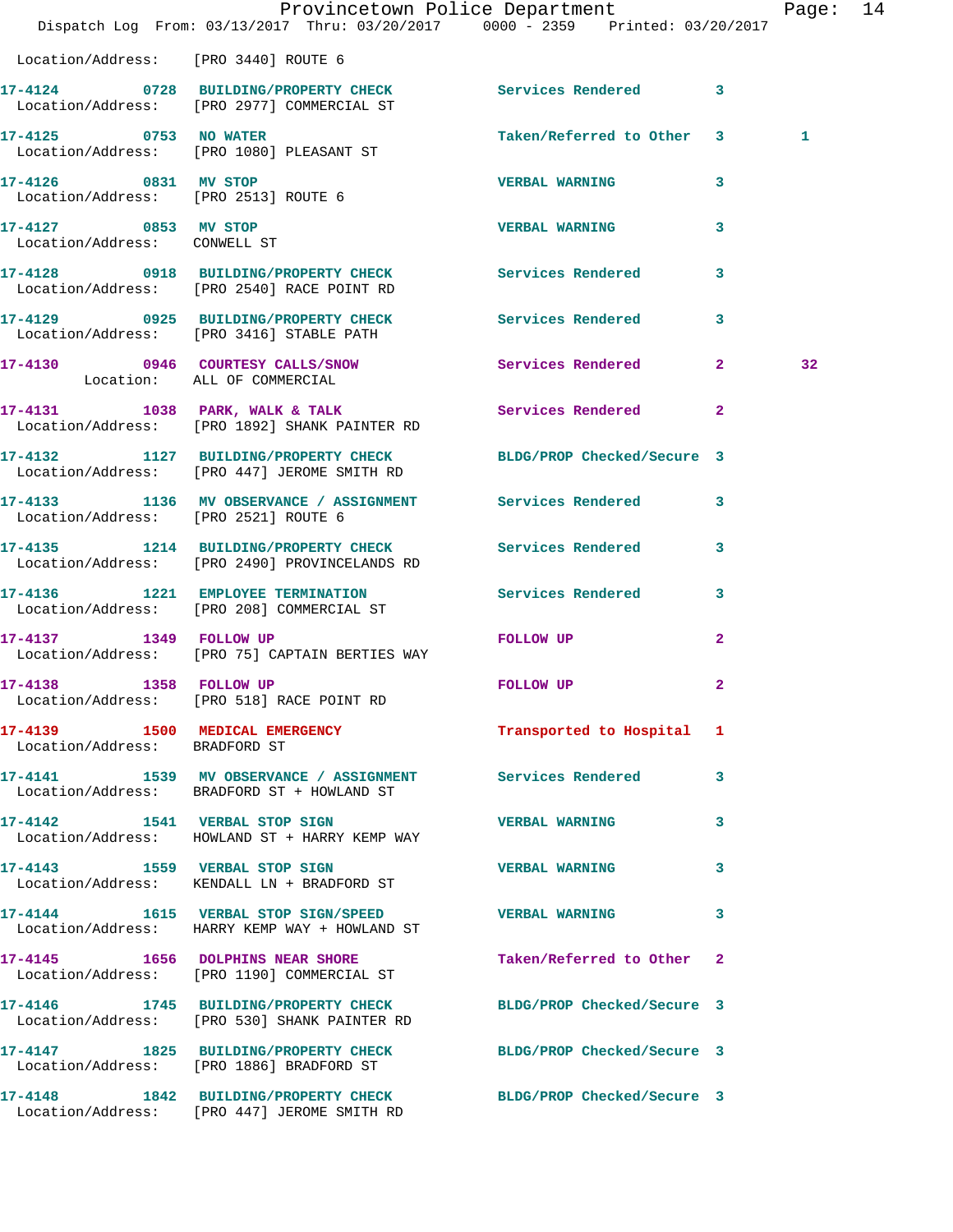**17-4150 1859 MV STOP VERBAL WARNING 3**  Location/Address: [PRO 637] BRADFORD ST **17-4151 2023 MV OBSERVANCE / ASSIGNMENT Services Rendered 3**  Location/Address: [PRO 2521] ROUTE 6 **17-4152 2031 MEDICAL EMERGENCY Transported to Hospital 1**  Location/Address: [PRO 396] COMMERCIAL ST

**17-4154 2141 BUILDING/PROPERTY CHECK BLDG/PROP Checked/Secure 3**  Location/Address: [PRO 519] RACE POINT RD 17-4155 **2156 PARK, WALK & TALK 3** Services Rendered 2 Location/Address: [PRO 3430] COMMERCIAL ST **17-4156 2250 LOBBY TRAFFIC Services Rendered 3**  Location/Address: [PRO 542] SHANK PAINTER RD **17-4157 2332 MV OBSERVANCE / ASSIGNMENT Services Rendered 3**  Location/Address: [PRO 2489] BRADFORD ST **17-4158 2352 MV OBSERVANCE / ASSIGNMENT Services Rendered 3**  Location/Address: [PRO 4048] ROUTE 6

**17-4159 2353 BUILDING/PROPERTY CHECK BLDG/PROP Checked/Secure 3**  Location/Address: [PRO 3259] MACMILLAN WHARF

## **For Date: 03/20/2017 - Monday**

|                                     | 17-4160 6009 MV OBSERVANCE / ASSIGNMENT No Action Required<br>Location/Address: RYDER ST + BRADFORD ST |                            | $\overline{\mathbf{3}}$ |
|-------------------------------------|--------------------------------------------------------------------------------------------------------|----------------------------|-------------------------|
| Location/Address:                   | [PRO 2489] BRADFORD ST                                                                                 |                            | $\overline{3}$          |
|                                     | 17-4162 0030 BUILDING/PROPERTY CHECK<br>Location/Address: [PRO 2490] PROVINCELANDS RD                  | <b>Services Rendered</b>   | $\overline{3}$          |
| Location/Address:                   | 17-4163 0032 MV OBSERVANCE / ASSIGNMENT<br>[PRO 106] COMMERCIAL ST                                     | <b>Services Rendered</b>   | $\mathbf{3}$            |
|                                     | 17-4164 0047 911 TEST CALLS<br>Location/Address: [PRO 542] SHANK PAINTER RD                            | <b>Services Rendered</b>   | $\overline{3}$          |
|                                     | 17-4165 0122 BUILDING/PROPERTY CHECK<br>Location/Address: [PRO 2206] COMMERCIAL ST                     | <b>Services Rendered</b>   | 3                       |
| Location/Address:                   | 17-4166 0144 BUILDING/PROPERTY CHECK<br>[PRO 197] COMMERCIAL ST                                        | BLDG/PROP Checked/Secure 3 |                         |
|                                     | 17-4167 0249 BUILDING/PROPERTY CHECK<br>Location/Address: [PRO 444] HIGH POLE HILL                     | BLDG/PROP Checked/Secure 3 |                         |
|                                     | 17-4168 0345 DIFFICULTY BREATHING<br>Location/Address: [PRO 943] HARRY KEMP WAY                        | Transported to Hospital 1  |                         |
|                                     | Location/Address: [PRO 2898] JEROME SMITH RD                                                           | Services Rendered 3        |                         |
| Location/Address: [PRO 521] ROUTE 6 |                                                                                                        | BLDG/PROP Checked/Secure 3 |                         |
|                                     | 17-4171 0556 MV OBSERVANCE / ASSIGNMENT<br>Location/Address: [PRO 2489] BRADFORD ST                    | <b>Services Rendered</b>   | 3                       |
|                                     | 17-4172 0604 MV OBSERVANCE / ASSIGNMENT<br>Location/Address: SHANK PAINTER RD + ROUTE 6                | No Action Required         | $\mathbf{3}$            |